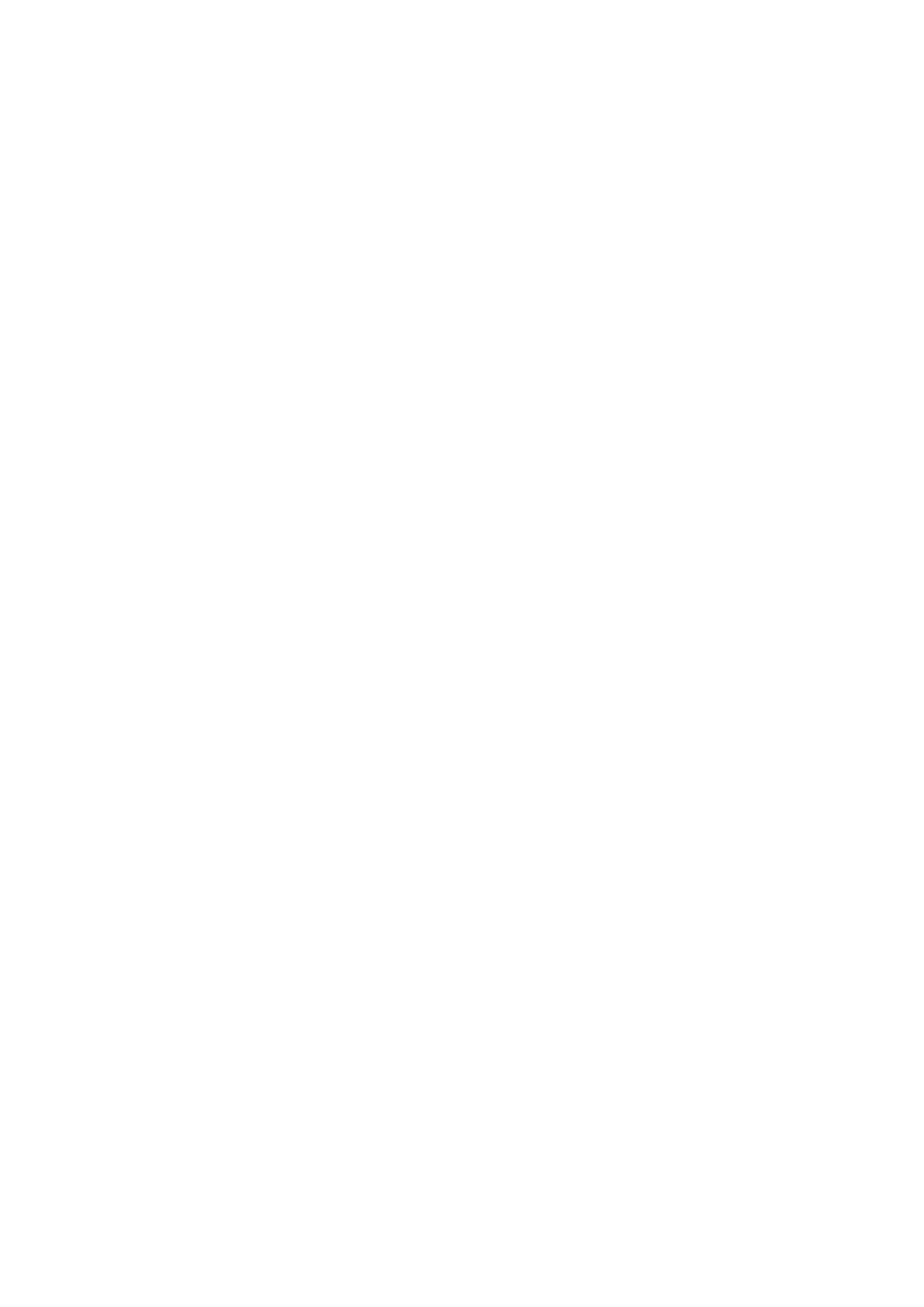

**Australian Government** 

**Rural Industries Research and Development Corporation** 

# **Advances and Challenges in Deer Biology**

## **7th International Deer Biology Congress, Huilo Huilo, Chile**

## **1 – 6 August, 2010**

by Gordon Dryden

February 2011

RIRDC Publication No. 11/023 RIRDC Project No. PRJ-005519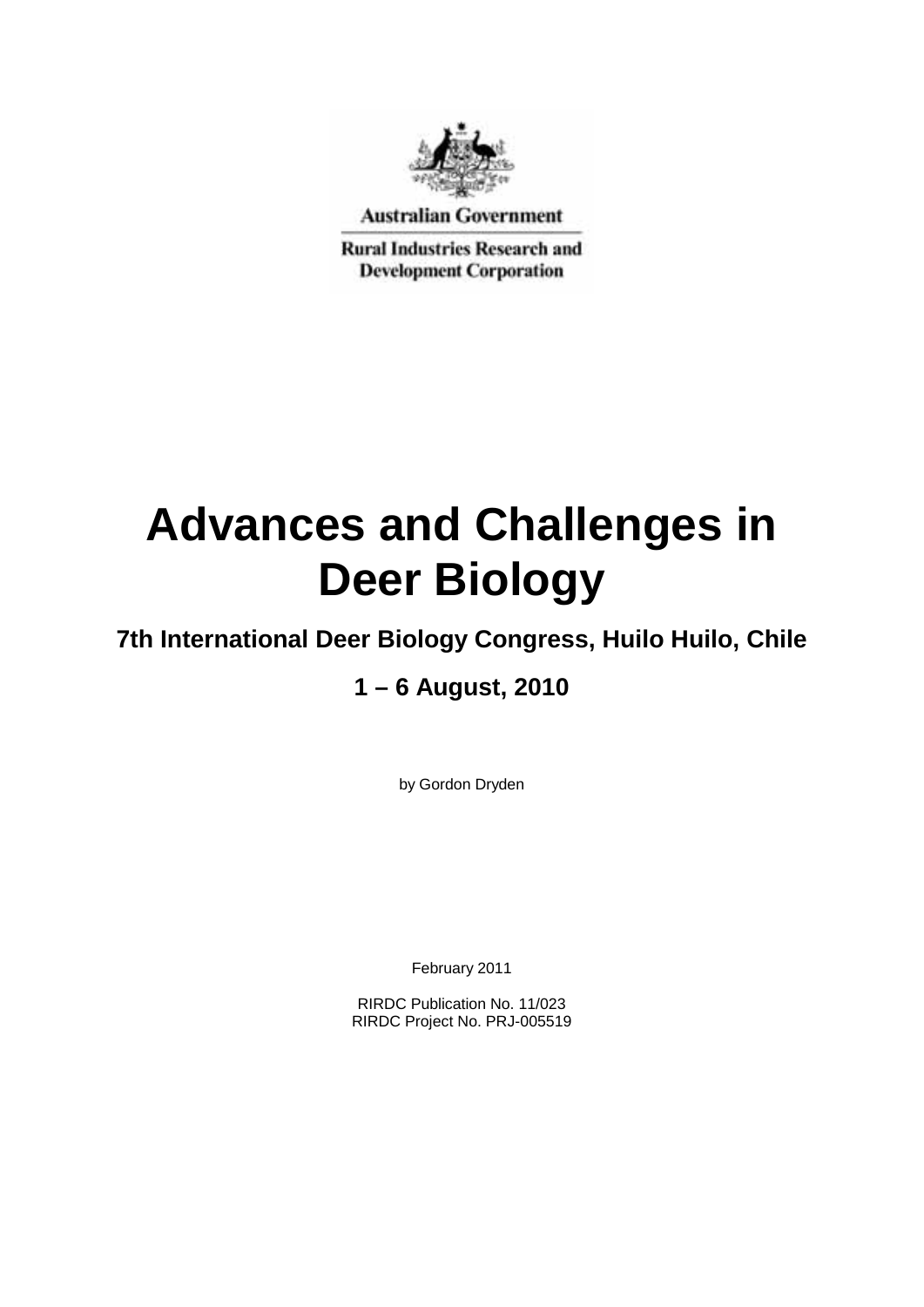© 2011 Rural Industries Research and Development Corporation. All rights reserved.

ISBN 978-1-74254-209-6 ISSN 1440-6845

*Advances and Challenges in Deer Biology Publication No. 11/023 Project No.* PRJ-005519

The information contained in this publication is intended for general use to assist public knowledge and discussion and to help improve the development of sustainable regions. You must not rely on any information contained in this publication without taking specialist advice relevant to your particular circumstances.

While reasonable care has been taken in preparing this publication to ensure that information is true and correct, the Commonwealth of Australia gives no assurance as to the accuracy of any information in this publication.

The Commonwealth of Australia, the Rural Industries Research and Development Corporation (RIRDC), the authors or contributors expressly disclaim, to the maximum extent permitted by law, all responsibility and liability to any person, arising directly or indirectly from any act or omission, or for any consequences of any such act or omission, made in reliance on the contents of this publication, whether or not caused by any negligence on the part of the Commonwealth of Australia, RIRDC, the authors or contributors.

The Commonwealth of Australia does not necessarily endorse the views in this publication.

This publication is copyright. Apart from any use as permitted under the *Copyright Act 1968*, all other rights are reserved. However, wide dissemination is encouraged. Requests and inquiries concerning reproduction and rights should be addressed to the RIRDC Publications Manager on phone 02 6271 4165.

#### **Researcher Contact Details**

Dr. Gordon Dryden: Heise Rd, Summerholm, QLD 4341 Australia.

Phone: (07) 5465 6356 Email: dryden@skymesh.com.au

In submitting this report, the researcher has agreed to RIRDC publishing this material in its edited form.

#### **RIRDC Contact Details**

Rural Industries Research and Development Corporation Level 2, 15 National Circuit BARTON ACT 2600

PO Box 4776 KINGSTON ACT 2604

Phone: 02 6271 4100 Fax: 02 6271 4199 Email: rirdc@rirdc.gov.au.<br>Web: http://www.rirdc.gov http://www.rirdc.gov.au

Electronically published by RIRDC in February 2011 Print-on-demand by Union Offset Printing, Canberra at www.rirdc.gov.au or phone 1300 634 313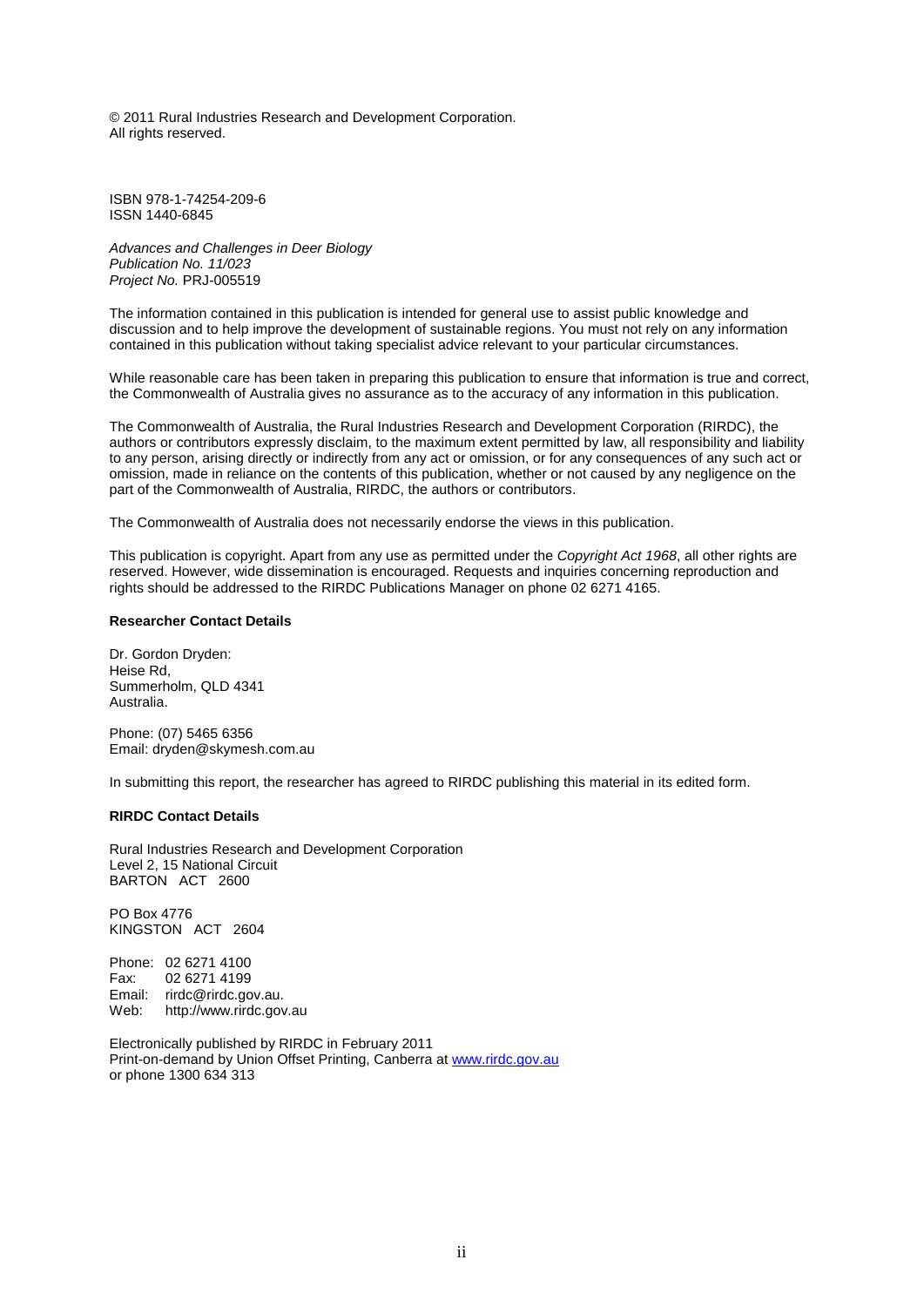## **Foreword**

This report outlines the information presented at the 7th International Deer Biology Congress (IDBC), and discusses some of the implications of this information for Australian deer farming and wild deer management.

Deer in Australia, both farmed and wild, contribute to the nation's economy and regional diversity. But there are challenges. Wild deer must be managed so as to avoid overabundance and unwanted effects on the natural environment, while continuing to provide a recreational and commercial resource. Deer farming contributes to regional diversity and to rural incomes but it is a small industry which faces a continual challenge to attain a critical mass and to keep pace with international technological developments. Many of these problems can be solved by appropriate research. Good research answers real questions relevant to the needs of the industries it serves, and it can and should build on the work that is done to solve similar problems in other countries. That is why conferences such as the IDBC are important – they provide a means of new information exchange.

Farmers, ecologists, those involved in formulating policy, and scientists will find this report a useful summary of the IDBC proceedings, and a guide as to where further information on these topics can be found.

Deer scientists from Europe, China, North and South America, New Zealand and Australia contributed to the information reported at the Congress. There were new ideas and technologies about all aspects of deer biology, but in particular about genetics, ecology, nutrition and the conservation of endangered populations.

Many of the techniques described at the Congress can be applied immediately towards the resolution of some of the issues which farmers, managers and policy-makers presently face. This information will serve as a basis for planning research programs, farm management practices, and wild deer management policies.

This project was funded from industry revenue which is matched by funds provided by the Australian Government.

This report is an addition to RIRDC's diverse range of over 2000 research publications and it forms part of our New Animal Products R&D program, which aims to accelerate the development of viable new animal industries

Most of RIRDC's publications are available for viewing, free downloading or purchasing online at [www.rirdc.gov.au.](http://www.rirdc.gov.au/) Purchases can also be made by phoning 1300 634 313.

**Craig Burns** Managing Director Rural Industries Research and Development Corporation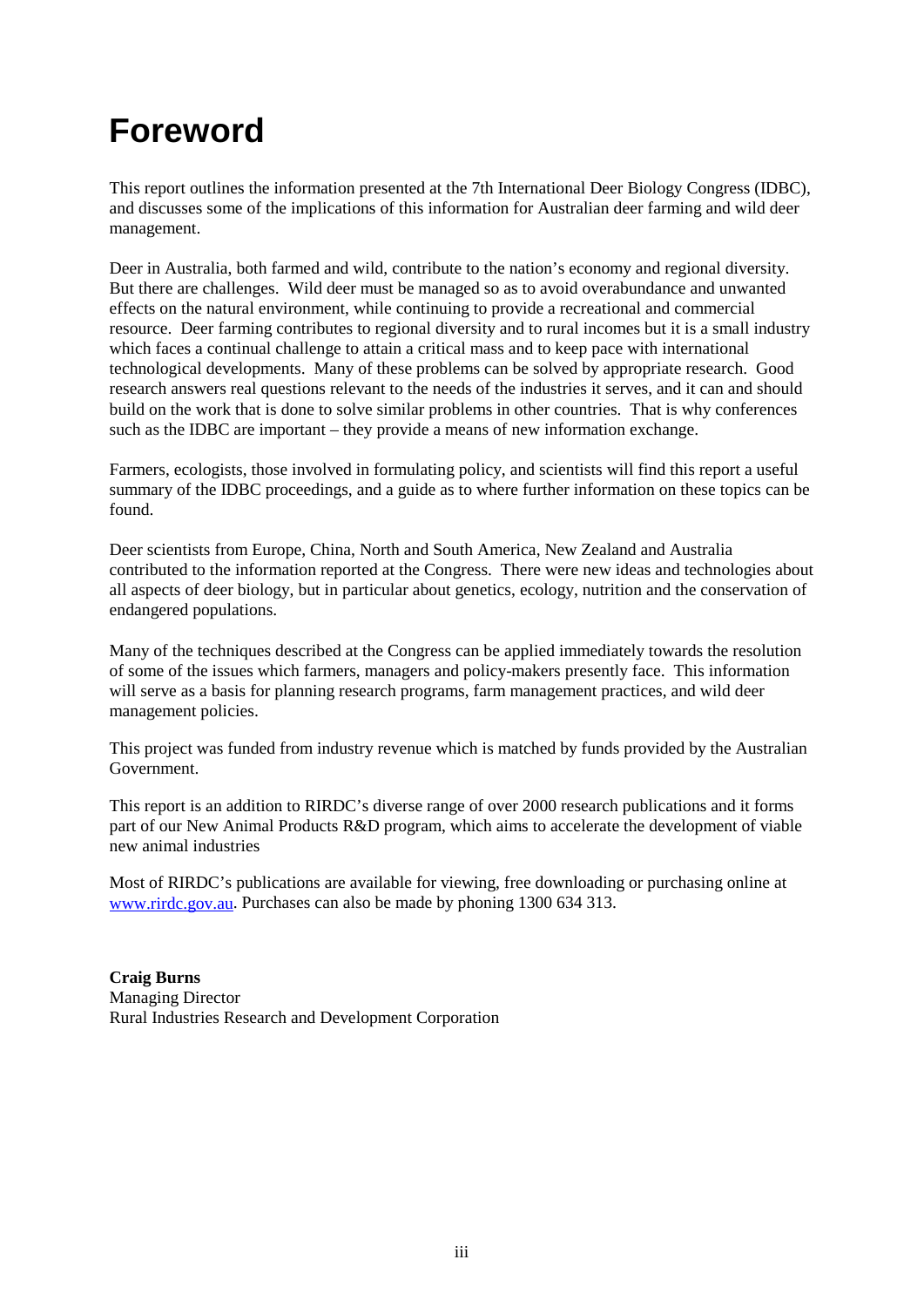## **About the Author**

Gordon Dryden was senior lecturer in animal nutrition at the University of Queensland, Gatton. He is now the principal of Dryden Animal Science, a consultancy specializing in animal nutrition research, training and extension. He holds honorary positions at The University of Queensland and Curtin University of Technology.

He led the deer research program at UQ Gatton between 1990 and 2010, and has researched the nutrition of grazing animals in Queensland, Norway, New Zealand, and The Netherlands. He has provided consultancies on animal nutrition and animal science education in the Solomon Islands, New Zealand and Pakistan, and recently visited the Qinghai Academy of Animal and Veterinary Sciences in China under the Chinese expert visitor program. He was a member of an Australian Centre for International Agricultural Research team to rehabilitate the National University of Timor Lorosae in 2000 to 2004. He is still involved with projects in East Timor.

He is a member of the International Union for the Conservation of Nature Deer Specialist Group and of the Scientific Steering Committee (SSC) for the 7th and 8th International Deer Biology Congresses.

He has published a textbook *Animal Nutrition Science*, and many scientific publications including 12 invited papers to national and international conferences.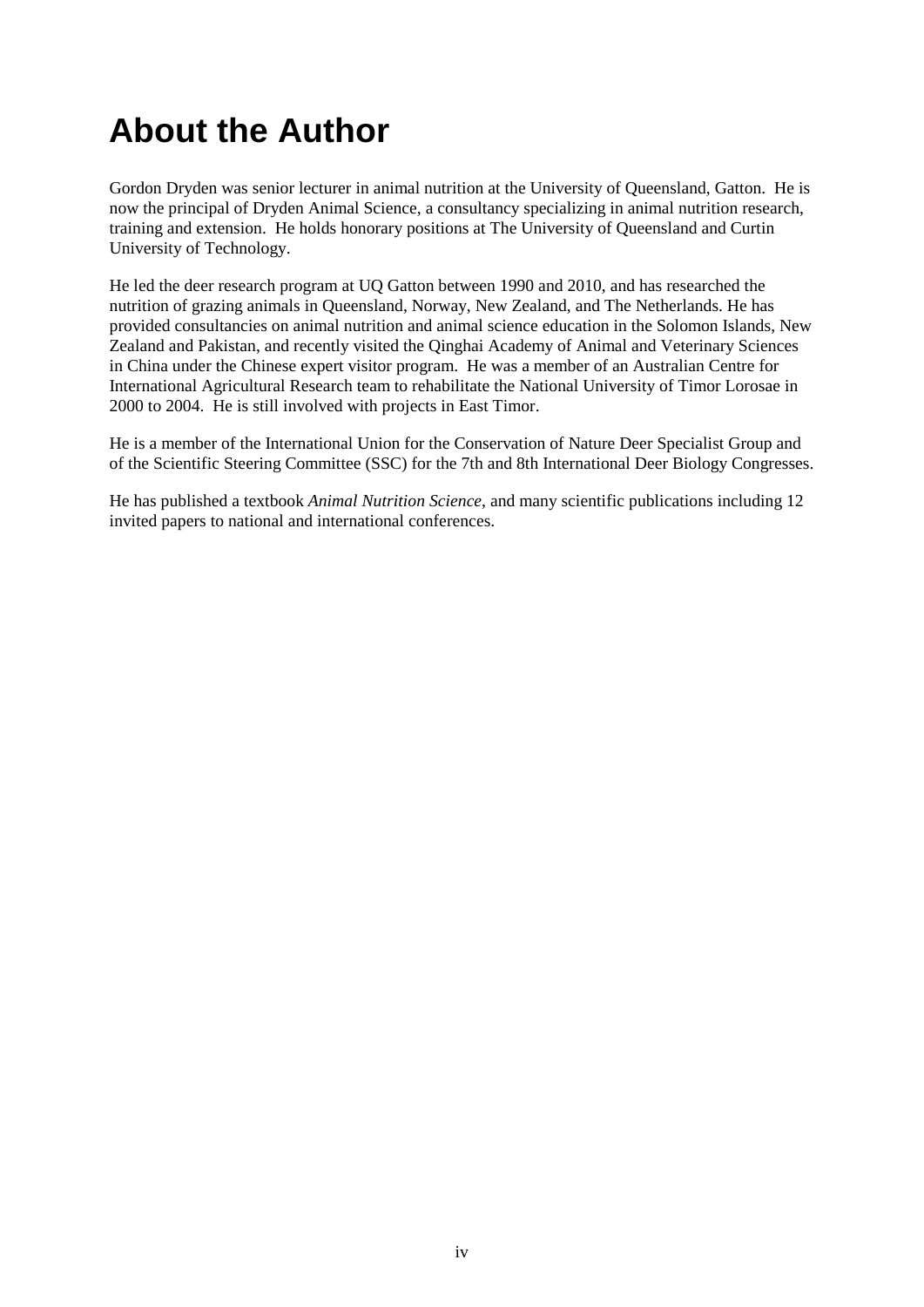# **Contents**

| Deer over-abundance revisited: recent advances, challenges, and opportunities 4      |  |
|--------------------------------------------------------------------------------------|--|
|                                                                                      |  |
|                                                                                      |  |
|                                                                                      |  |
|                                                                                      |  |
| Policies and management of overabundant deer (native or exotic) in protected areas 8 |  |
|                                                                                      |  |
|                                                                                      |  |
|                                                                                      |  |
|                                                                                      |  |
|                                                                                      |  |
|                                                                                      |  |
|                                                                                      |  |
|                                                                                      |  |
|                                                                                      |  |
|                                                                                      |  |
|                                                                                      |  |
|                                                                                      |  |
|                                                                                      |  |
|                                                                                      |  |
|                                                                                      |  |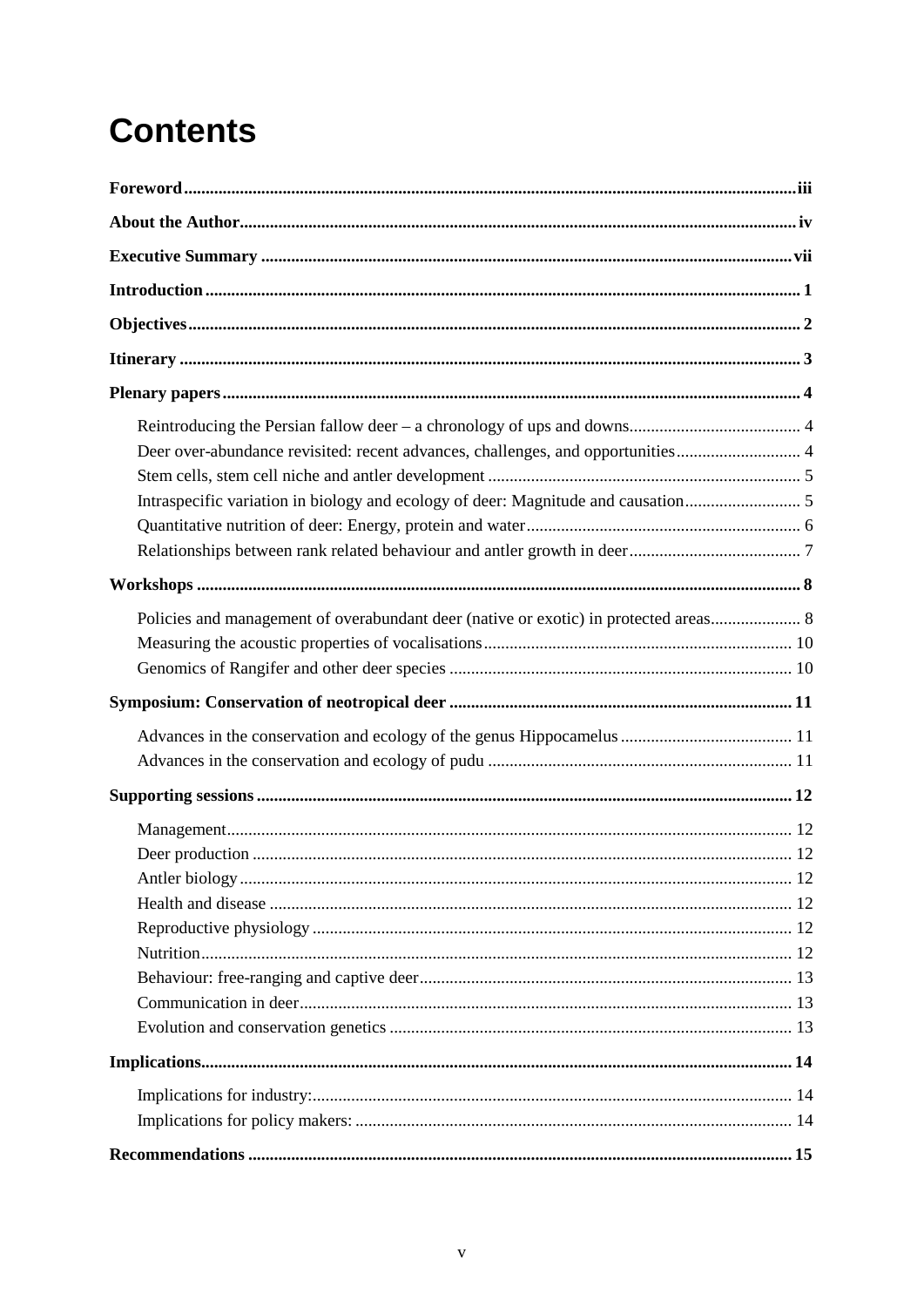## **Tables**

|--|--|--|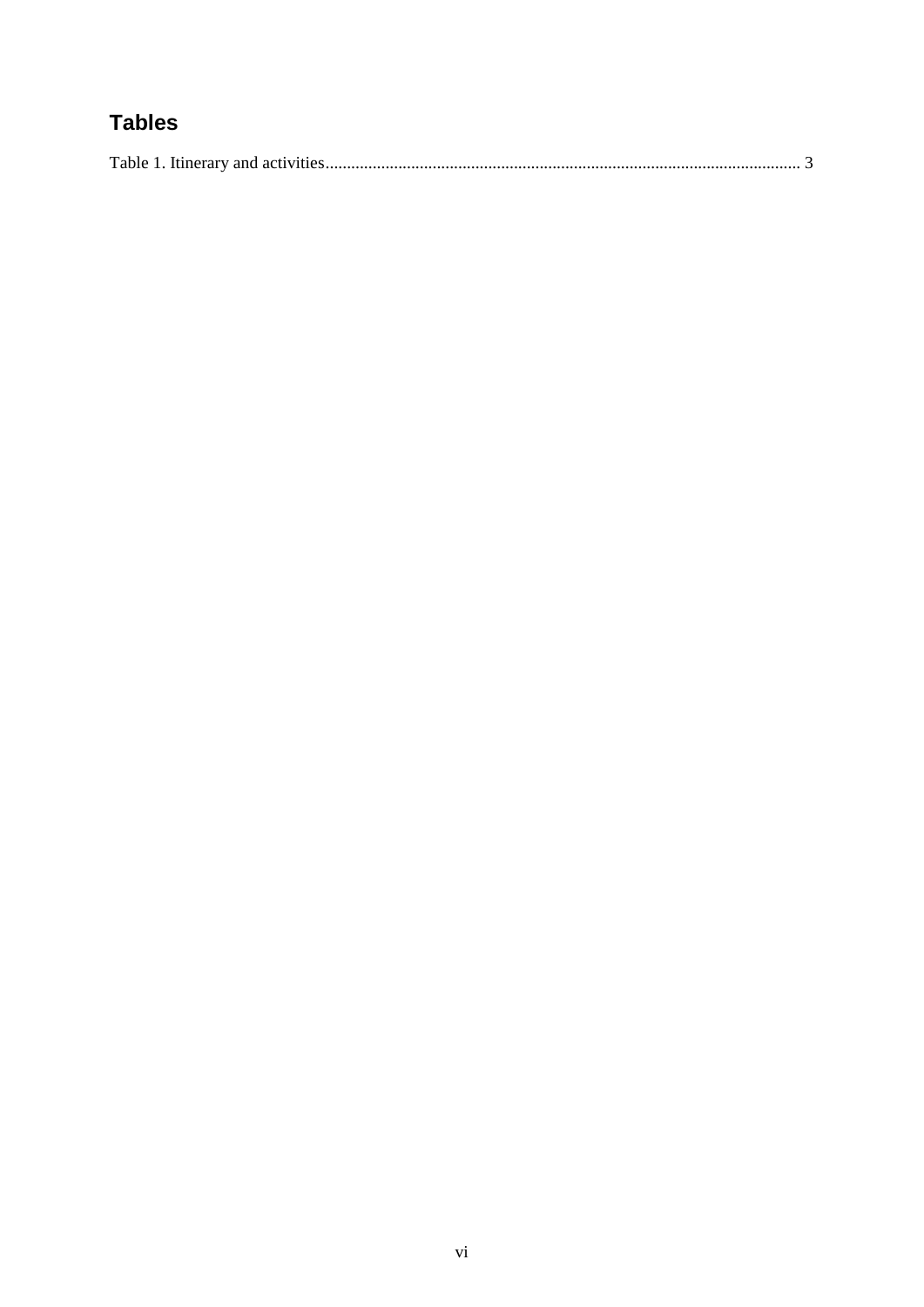## vii

## **Executive Summary**

### **What the report is about**

This report summarises the information exchanged at the 7th International Deer Biology Congress (IDBC), and places it in an Australian context. The Australian deer industry is challenged by a variety of external factors, such as unseasonal weather and lack of control of export markets. The industry will be enhanced by a greater awareness of current techniques and ideas in deer science and management.

### **Who is the report targeted at?**

The audience for this report is the community of Australian deer scientists, farmers and administrators. The IDBC meetings typically cover a wide range of topics, of relevance to those who need up-todate information on, for example, the health, breeding and nutrition of deer, or methods of controlling over-abundant deer, or of deciding on research priorities and the extension of research findings to deer farmers and managers.

### **Where are the relevant industries located in Australia?**

The deer farming industry is currently concentrated in the south-eastern and southern Australia, especially in southern and central New South Wales, Victoria and South Australia. At present, there are about 200,000 farmed deer. The industry processes about 15,000 animals annually to yield venison worth about \$1.5 million. Some 20 tonnes annually of raw velvet antler is produced. Most of these products (about 85%) are exported – venison to Europe, North America and southeast Asia, and velvet antler to Korea, Hong Kong and mainland China.

Environmentalists who have responsibilities in the management of wild deer are located in all Australian states, especially Queensland, New South Wales, Victoria, South Australia and Tasmania. These people have two, rather different, jobs. Deer over-abundance is becoming a widespread problem (just as it is in North America) and techniques for accurately identifying its magnitude, and for managing it, are urgently needed. At the same time, there is a thriving safari hunting industry, of which wild deer are a key resource, and which caters for domestic and international hunters. Thirdly, Australia is a refuge for at least two deer species which are endangered in their native ranges: the hog deer (*Axis porcinus*) and the sambar deer (*C. unicolor*). These species are confined mainly to Victoria and South Australia.

### **Background**

The International Deer Biology Congresses are a series of meetings of scientists who are involved in research into the physiology, conservation, behaviour, health, management and production of deer. The 7th Congress was the first to be held in South America, and was an opportunity to showcase the work of Latin American deer scientists and to describe the South American deer species and their conservation status.

Deer scientists at the 7th IDBC exchanged new information on deer health, breeding and nutrition, and methods of controlling over-abundant deer.

> This information will help Australian deer farmers and managers of wild deer.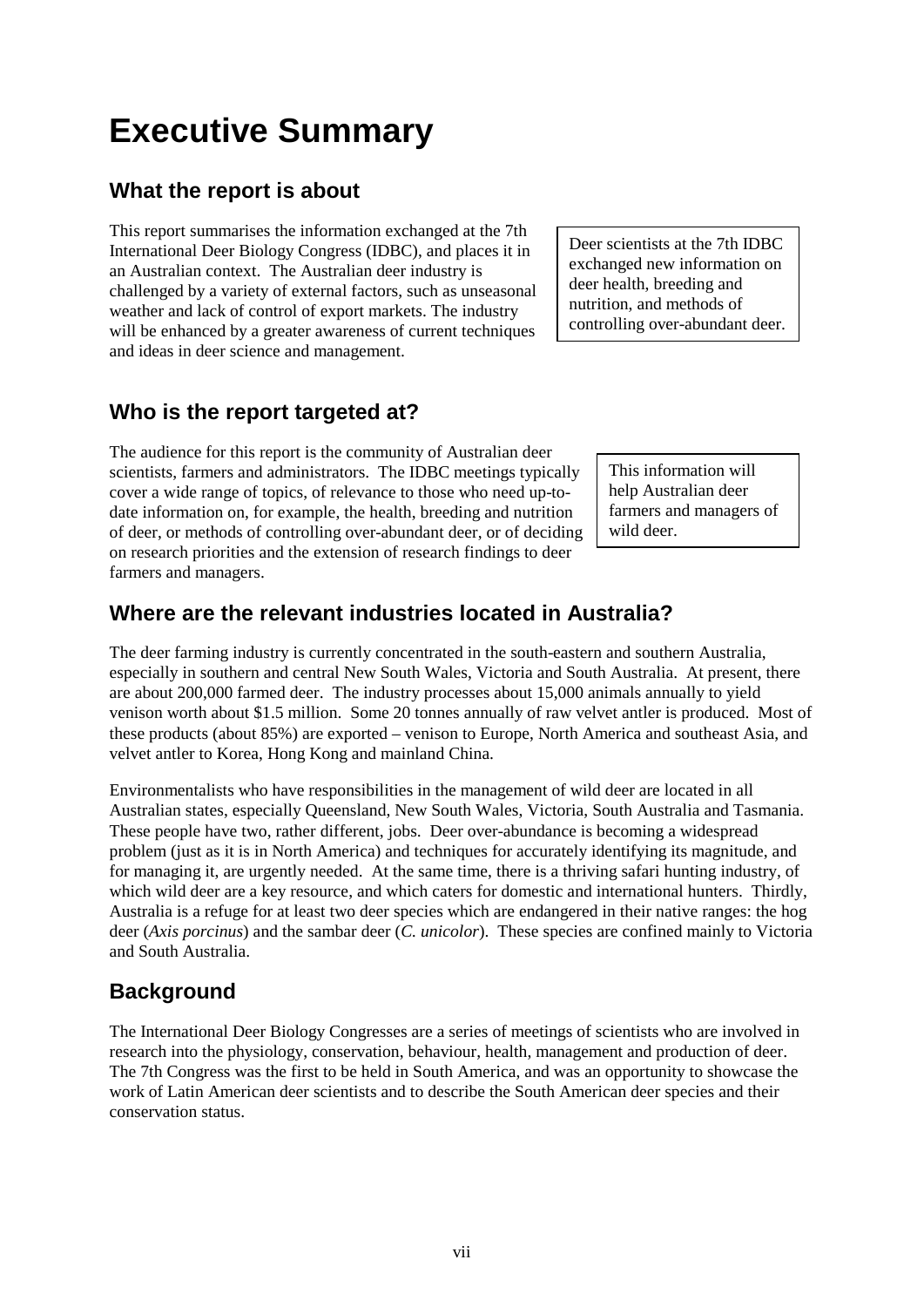### **Aims/objectives**

The objective of this project is to make available to the community of Australian deer farmers, scientists and administrators the information exchanged at the 7th International Deer Biology Congress.

### **Key findings**

#### **In relation to the objectives of the report:**

The Congress provided a forum for the exchange of recent knowledge of deer biology. Areas of special interest were: quantitative nutrition of deer, management of wild populations and the reintroduction of deer into regions from which they had been extirpated, methods of recognising and controlling over-abundant deer, antler biology, intraspecific variation in biology and ecology of deer, and deer behaviour.

#### **If adopted, how will this research benefit your identified industry?**

The new information about disease, methods of controlling overabundant deer populations, methods of predicting the population dynamics of wild deer, and deer behaviour that was provided in this Congress will help to better define the status of wild deer in Australia and develop ways of controlling their numbers and of managing populations so as to optimise their economic benefit and minimise impacts on the environment. New information on deer genomes, physiology, nutrition and behaviour can be applied in deer farming, and will help in the formulation of breeding programs, nutritional management, and general husbandry of Australian farmed deer.

New information about disease, methods of controlling overabundant deer populations, methods of predicting wild deer population dynamics, and deer behaviour.

### **Implications for relevant stakeholders for:**

#### **Industry:**

The application to the Australian deer farming industry of the developments in genomics, animal behaviour, physiology, nutrition, and animal health and diseases which were discussed in this Congress may improve deer management systems and deer farmers' abilities to operate profitably and sustainably.

#### **Policy makers:**

The management of wild deer, especially when these are considered to be overabundant, can be improved by adopting techniques developed overseas, especially Canada, Spain, the USA and New Zealand. Models to predict the dynamics of wild populations are now available and should be used to monitor Australian wild populations.

#### **Recommendations**

Agencies responsible for the management of wild deer:

- use the approaches described by Parkes (overabundant deer workshop) to determine acceptable numbers and locations of wild deer in Australia
- predict wild deer population dynamics with the models used to predict the outcomes of new releases and/or population management in Israel and Spain
- re-evaluate the use of recreational and commercial hunting of wild deer as a means of controlling population sizes, with regard to the experiences with this method in New Zealand, North America, Argentina and Spain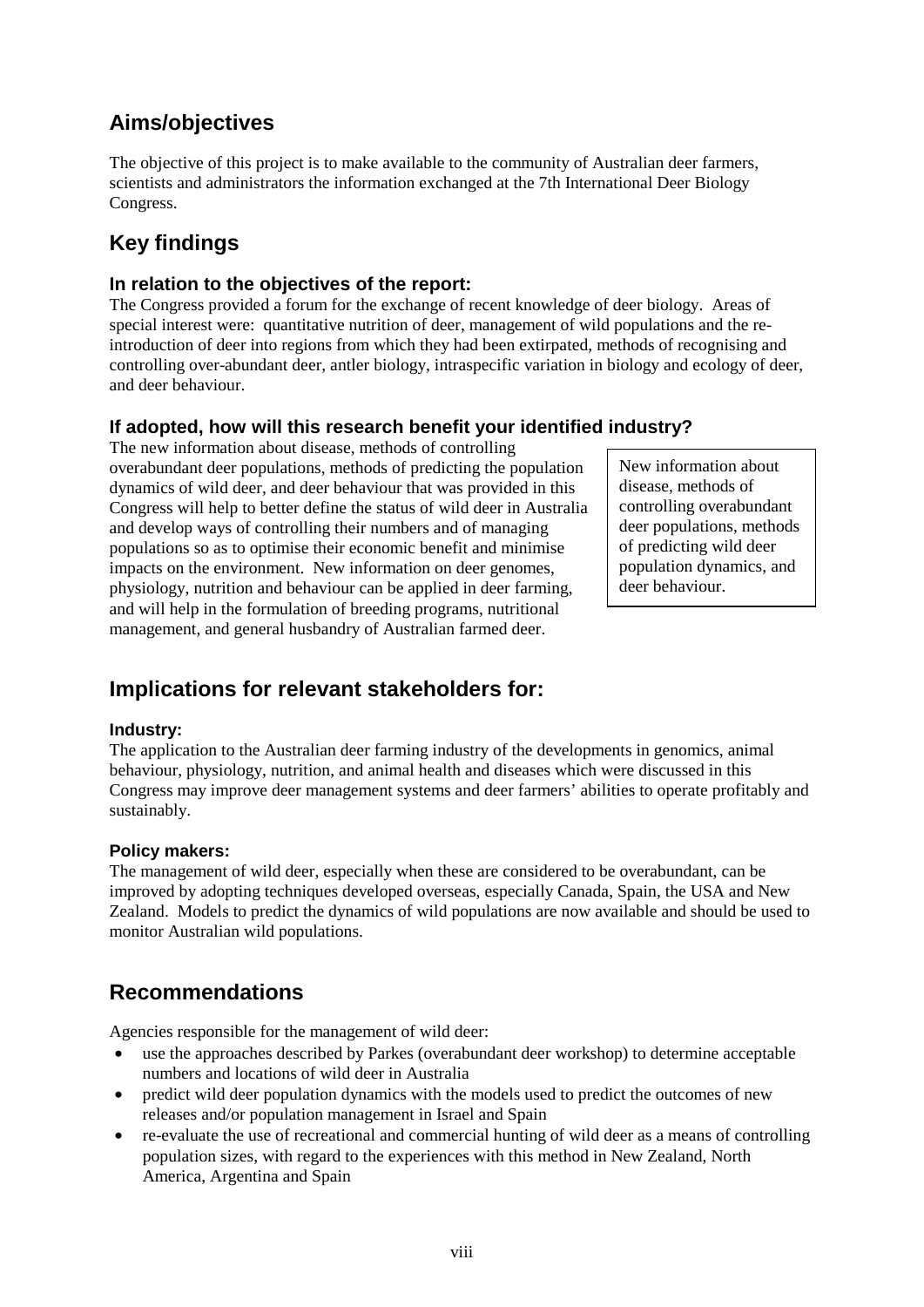• implement education programs as used in Canada and the USA to make the Australian public aware of the effects of wild deer, especially in peri-urban areas.

Deer farmers and the Deer Industry Association of Australia (DIAA):

- identify, from the information presented at this Congress (and from other appropriate sources, such as the recent 5<sup>th</sup> World Deer Congress, held in China and the forthcoming Antler Science and Technology conference) techniques which can be applied in Australian deer farming and which are likely to yield immediate, positive financial results
- the DIAA and Australian deer scientists should assist RIRDC to identify those avenues of research which may in the longer term contribute to the sustainability of the deer industry.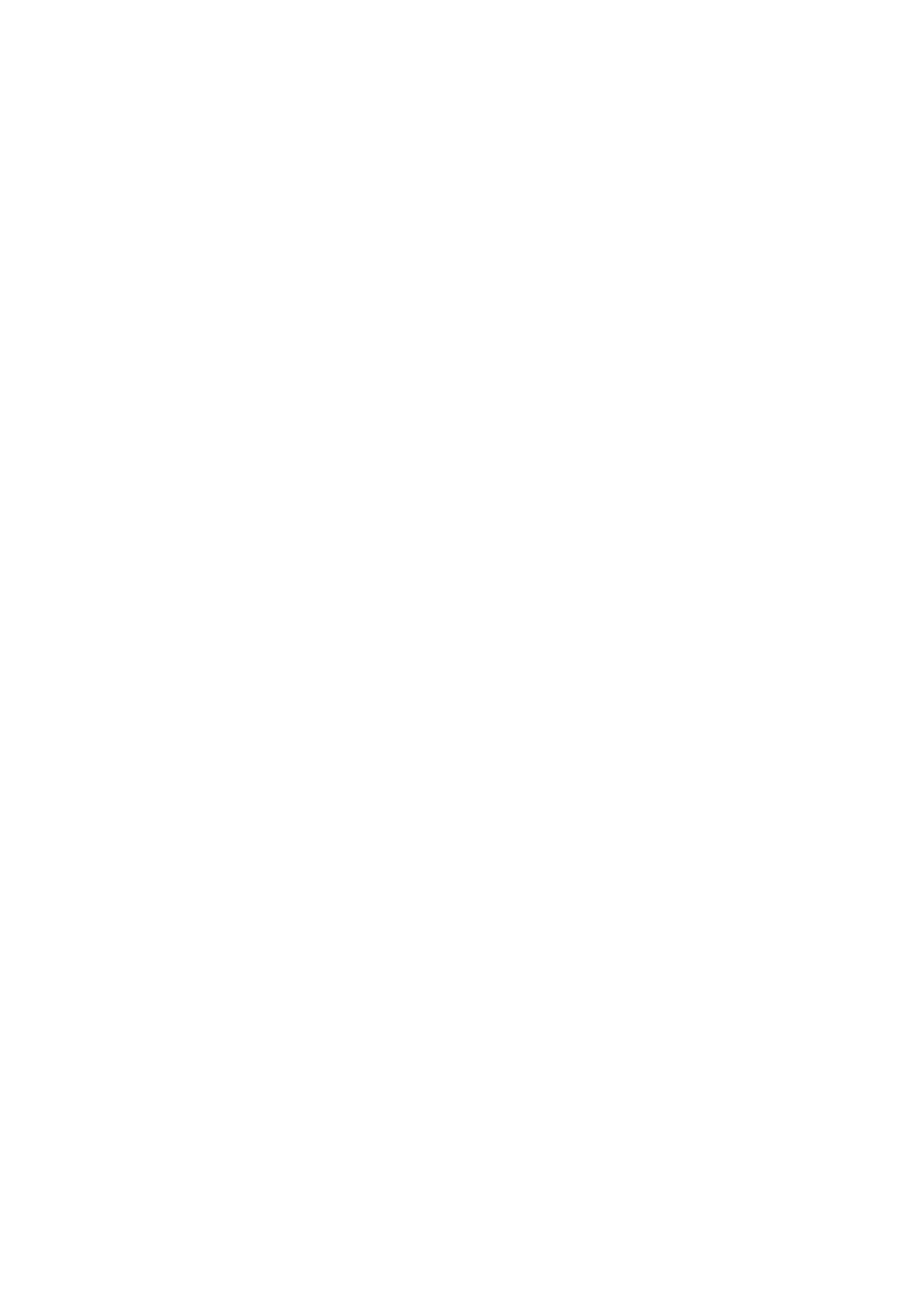## **Introduction**

The International Deer Biology Congresses are a series of meetings of scientists who are involved in research into the physiology, conservation, behaviour, health, management and production of deer. Meetings are held every four years and are organised by the Scientific Steering Committee (SSC) and a local Organising Committee. The first congress was held in New Zealand in 1985; subsequent congresses have been held in North America and Europe.

The 7th Congress was the first to be held in South America, and was an opportunity to showcase the work of Latin American deer scientists and to describe the South American deer species and their conservation status. The Congress was attended by about 230 people.

Like most scientific conferences, the IDBC format includes a number of plenary presentations where speakers invited by the SSC describe the current status of selected topics in deer biology. The plenary papers are supported by contributed short papers and posters. The 7th Congress also included two Workshops organised by scientists who are involved in particular disciplines.

The IDBC series is one of three series of international conferences on deer; the others are the World Deer Congress (WDC) and the Antler Science and Product Technology series. Although the attendees at these conferences tend to overlap, there is a difference in their aims. The WDC meetings emphasise the application of scientific information to deer farming, while the IDBC meetings, like the ASPT meetings, are a venue for the exchange of current information on deer biology, and attract scientists and university research students rather than deer farmers. However, this in by no means an absolute rule, and recent conferences in Europe have been attended by farmers, estate managers and hunters, who have been attracted by the wide range of topics discussed at the IDBC meetings.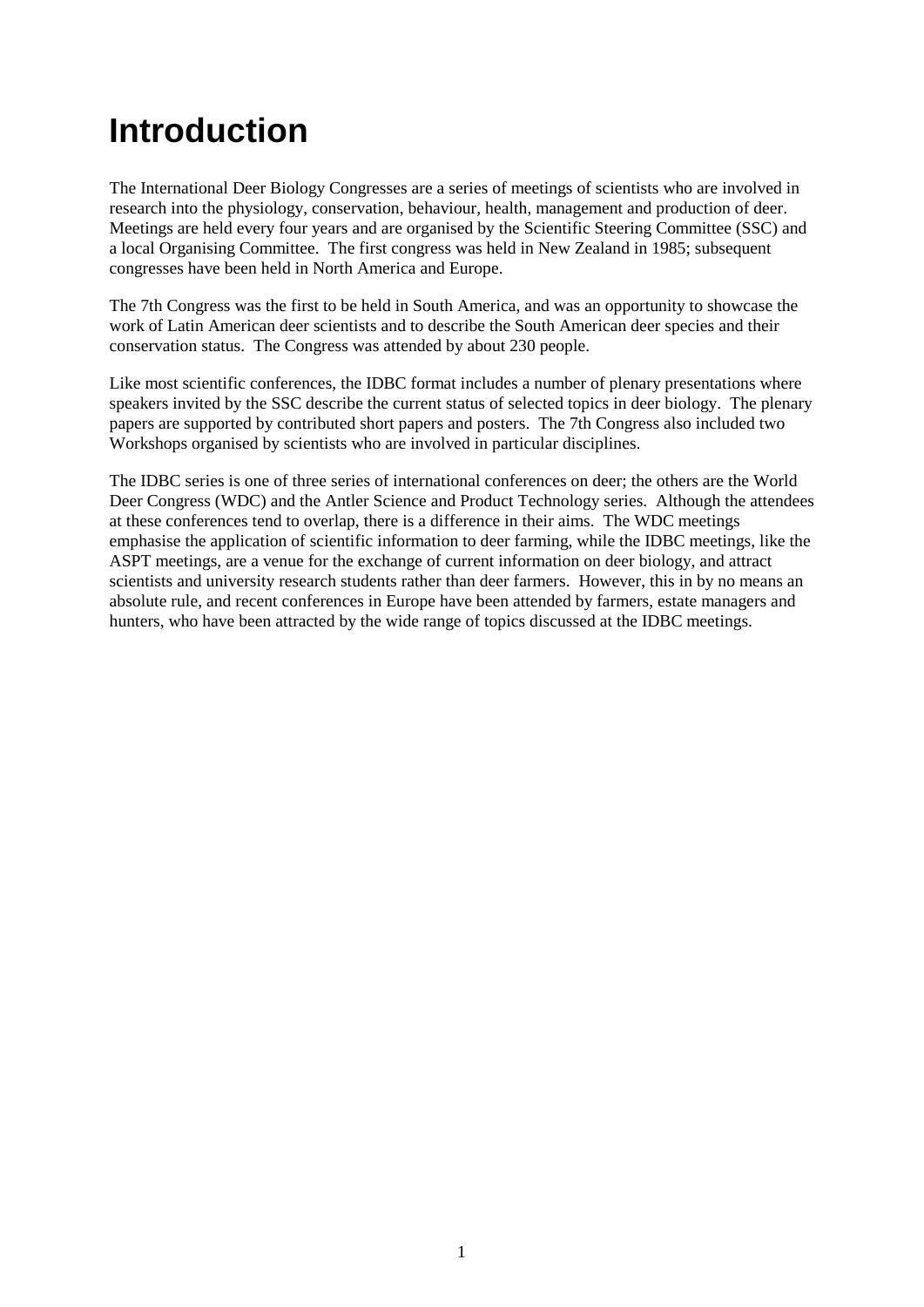# **Objectives**

The objective of this project is to make available to the community of Australian deer farmers, scientists and administrators the information exchanged at the 7th International Deer Biology Congress. The 7th IDBC program included topics which are of immediate value to the Australian deer industry, and easy access to this information will benefit the industry: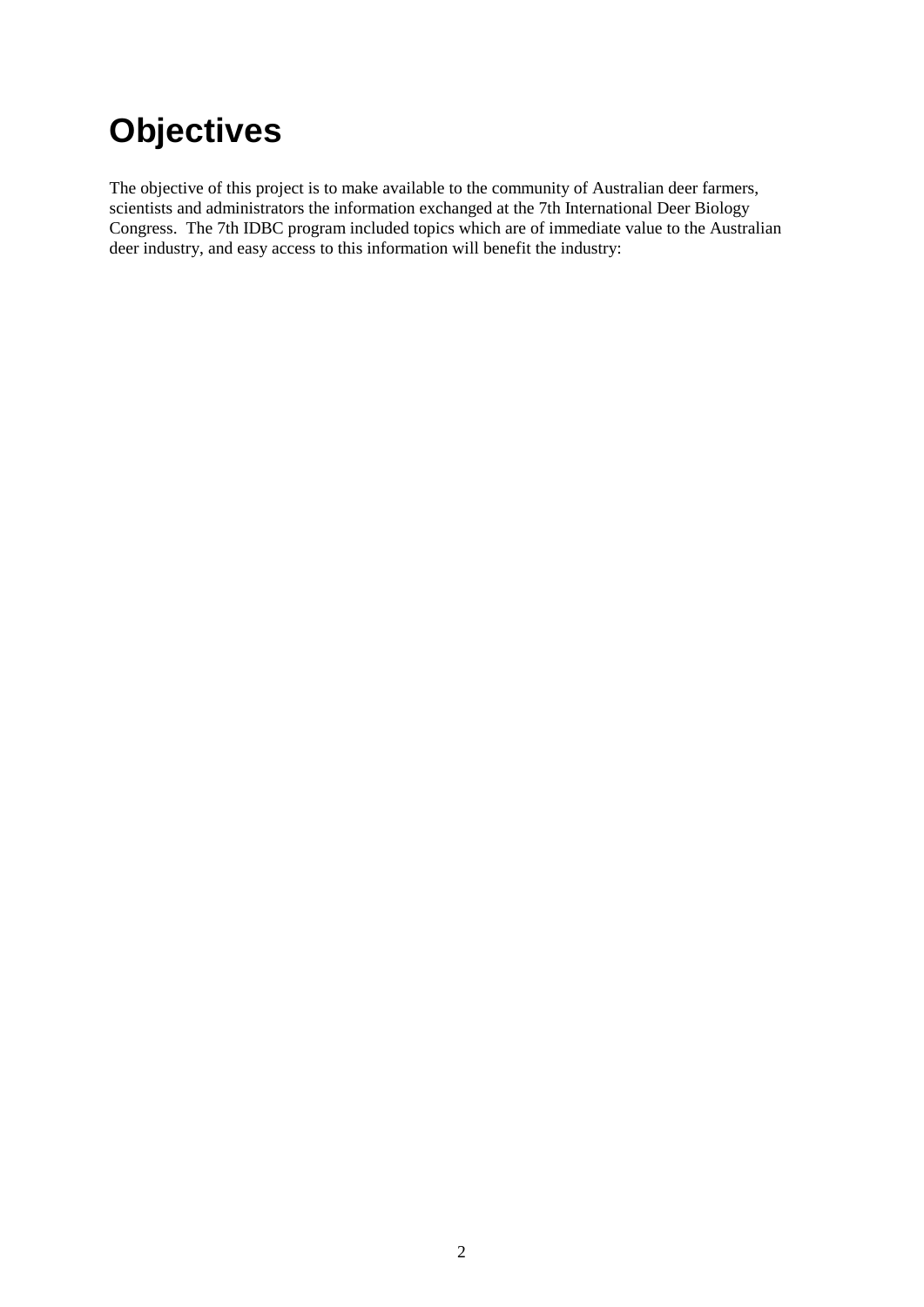## **Itinerary**

My itinerary and the associated activities are described in Table 1.

| <b>Date</b>              | <b>Departures and</b><br>destinations                                            | <b>Activities</b>                                                                                                                                                                                                                                                                                                                                                                                                                                               |
|--------------------------|----------------------------------------------------------------------------------|-----------------------------------------------------------------------------------------------------------------------------------------------------------------------------------------------------------------------------------------------------------------------------------------------------------------------------------------------------------------------------------------------------------------------------------------------------------------|
| 29 July                  | Leave Brisbane for Santiago<br>via Auckland                                      |                                                                                                                                                                                                                                                                                                                                                                                                                                                                 |
| 29 July                  | Arrive Santiago                                                                  | Overnight in Santiago                                                                                                                                                                                                                                                                                                                                                                                                                                           |
| 30 July                  | Leave Santiago for Temuco;<br>Temuco to Huilo Huilo<br><b>Biological Reserve</b> | By car from Temuco to Huilo Huilo                                                                                                                                                                                                                                                                                                                                                                                                                               |
| 31 July                  | Huilo Huilo                                                                      | Conference preparation                                                                                                                                                                                                                                                                                                                                                                                                                                          |
| 1 August                 | Huilo Huilo                                                                      | Registration, initial meetings                                                                                                                                                                                                                                                                                                                                                                                                                                  |
| 2 August $-$<br>6 August | Huilo Huilo                                                                      | Attend Congress, including:<br>(i) Attend IUCN Deer Specialist Group meeting<br>(establishing priorities for the 2010/2011 year)<br>(ii) Attend IDBC Scientific Steering Committee meeting<br>(initial planning for the 8th Congress)<br>(iii) Present plenary presentation "Nutrition of Deer $-A$<br>Quantitative Approach"<br>(iv) Chair Deer Nutrition session (contributed papers)<br>(v) Present initial bid for the 8th IDBC to be held in<br>Australia. |
| 7 August                 | Leave Huilo Huilo for<br>Brisbane via Santiago                                   |                                                                                                                                                                                                                                                                                                                                                                                                                                                                 |

<span id="page-14-0"></span>**Table 1. Itinerary and activities**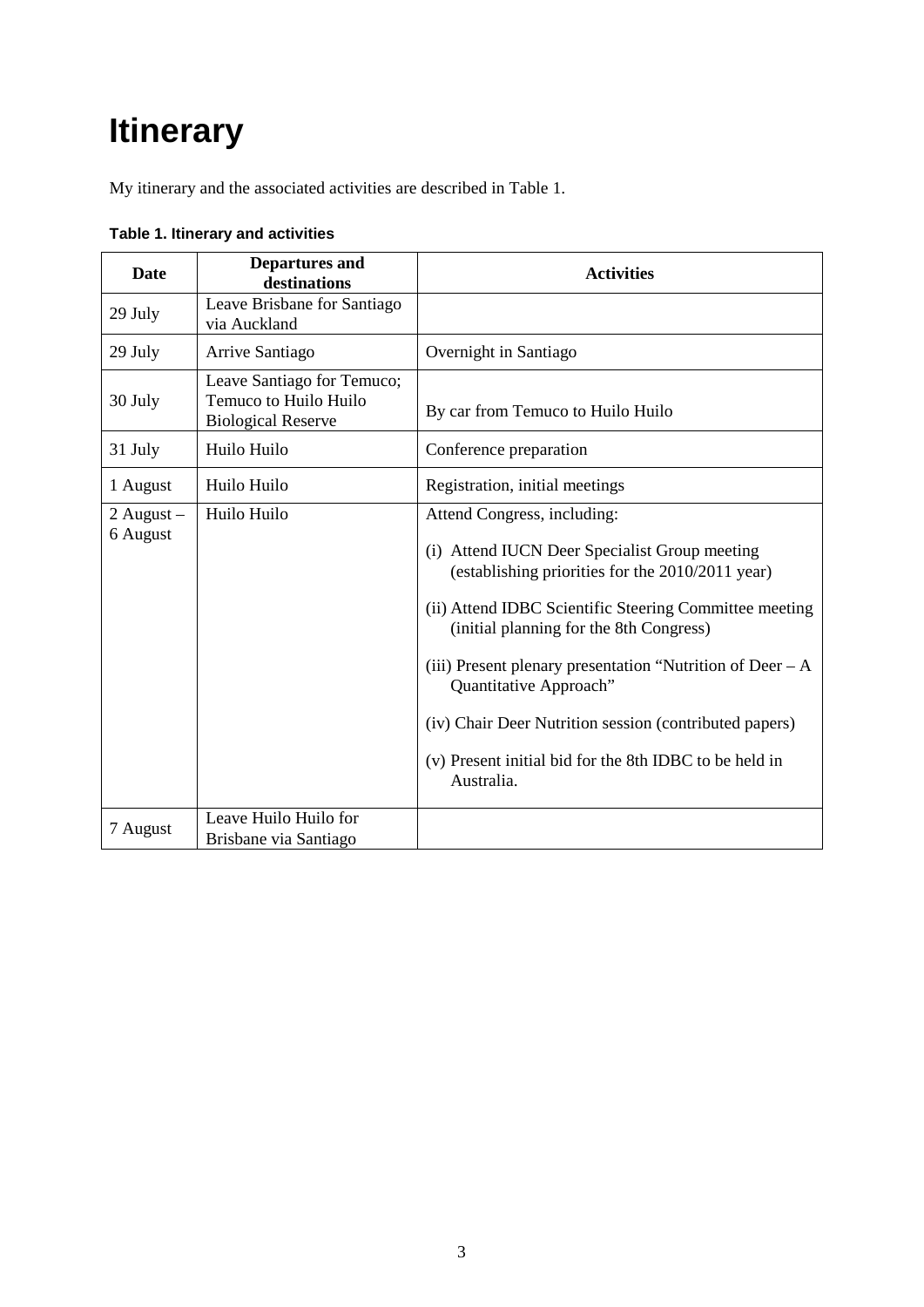## **Plenary papers**

Six plenary papers were presented. The topics were chosen by the SSC to provide overviews of the present status of research in deer conservation, management and biology.

The six plenary papers were:

- reintroducing the Persian fallow deer  $-$  a chronology of ups and downs
- deer over-abundance revisited: recent advances, challenges, and opportunities
- stem cells, stem cell niche and antler development
- intraspecific variation in biology and ecology of deer: magnitude and causation
- nutrition of deer  $-$  a quantitative approach
- relationships between rank related behaviour and antler growth in deer.

These papers will be published in a special issue of *Animal Production Science*.

#### **Reintroducing the Persian fallow deer – a chronology of ups and downs**

David Saltz (Ben Gurion University, Israel)

Persian (or Mesopotamian) fallow deer (*Dama mesopotamica*) were exterpated in Israel by the end of the Second World War. A small number of animals were obtained from Iran and introduced into a breeding facility in Israel in 1976. Twenty years later, these (by now 40 females) animals were used as the nucleus of an adaptive release program intended to re-establish these deer in Israel. Questions which had to be answered before this program could be successful were: how frequently should animals be released? how many at each time? should releases be in one or more locations? how should habituation enclosures be designed? In 1996 there were twice-yearly releases of six females each time into a single reserve. They were monitored to determine if animals raised in captivity would successfully adapt to "range" conditions, and to monitor their effect on the environment. The program was delayed in the north by perceptions that their effect on agricultural lands was unacceptable. The project was moved to central Israel, but with less success so far as the deer were concerned. More recently, successful releases have been made again in the northern region.

**Implications for Australian deer management:** population modelling was used successfully to predict the viability of these releases. This suggests that, with appropriate re-parameterisation, these models can be used to predict the size and growth of wild deer populations, their sustainability, and the effects of urban sprawl on deer  $\times$  human interactions.

#### **Deer over-abundance revisited: recent advances, challenges, and opportunities**

Robert Warren (University of Georgia, USA)

Deer over-abundance, especially of white-tailed deer, has become a widespread problem in the USA. Since 1997 research has been carried out in the USA which has characterised the ecological consequences of chronically over-abundant deer populations. These include effects on other animals (ranging from invertebrates to carnivores) and plants, and also on humans. Some of these include changes in predator animal behaviours which have assisted in the control of excess deer in some regions, and consequent changes in the abundance of these animals. The impact of excess deer on humans, and the human response to this, varies. Governments have had to change their attitudes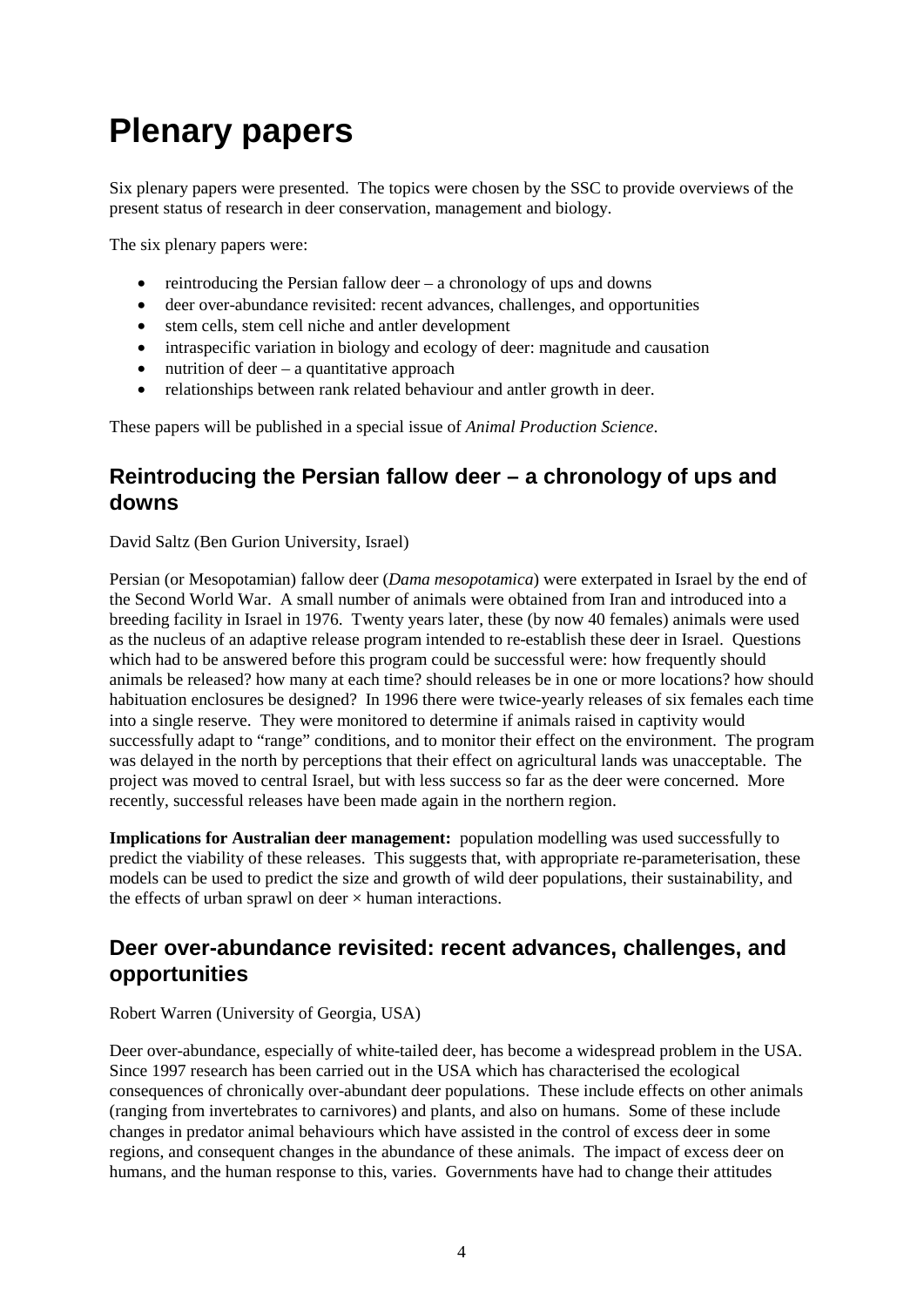towards control measures in ways which were not previously considered acceptable. These include sponsoring public hunts, using sharpshooters, and use of fertility control. The use of this type of control measures was illustrated by reference to two scenarios in Georgia.

**Implications for Australian deer management:** there are some 80,000 wild deer in Australia, occurring mainly in the southern and eastern mainland states and Tasmania. Perceptions of their effects on the environment varies, with some graziers accusing deer of spreading cattle ticks and destroying crops, while others appreciate the aesthetic contribution deer make on their properties. The attitudes of people living in peri-urban areas vary according to their experience – car/deer collisions or entry of deer to gardens can be intimidating. Others feel that only native Australian animals are acceptable in Australian environments. Approaches used in the USA are directly relevant to Australia. These include selective hunting (often by professional hunters), education programs to teach people how to live with wild deer (e.g. the Quality Deer Management Association programs) and perhaps fertility control drugs (e.g. the recently- licensed drug Gonacon ®).

#### **Stem cells, stem cell niche and antler development**

Chunyi Li, Fuhe Yang and Jimmy Suttie (AgResearch Invermay Agricultural Centre, New Zealand; Chinese Academy of Agricultural Sciences, China)

Antlers regenerate annually from the pedicles of deer. Understanding of this process began in the 1970s when the antlerogenic periosteum (AP) was described, and later by work which culminated in the *in vitro* cultivation of AP cells. Regenerating antlers (as distinct from the first antlers grown by spikers) grow from cells in the pedicle periosteum (PP). These cells are antler stem cells (ASC) and they contain the markers (genes and enzymes) which are present in embryonic stem cells. ASC can be made to differentiate into a variety of bone, muscle and nerve cells.

**Implications for the Australian deer industry:** antlers grow and are cast in an annual cycle of initiation, growth, ossification and casting. This is a natural process which is not affected by the removal of immature (velvet) antler. However, many lay people do not understand this and some even believe that the animal has to be killed to harvest velvet antler. Deer farmers need to recognise that these misunderstandings can affect the way that the community views their industry and should take immediate steps to disseminate accurate information. A better understanding of the physiology of antler growth may lead to the development of new methods in regenerative medicine.

#### **Intraspecific variation in biology and ecology of deer: Magnitude and causation**

Rory Putnam and Werner Flueck (Ardgour, Scotland; National Council of Scientific and Technological Research, Argentina)

Although each deer species has its own particular characteristics which can be used to differentiate that species, within the species there are genetically and phenotypically based differences in social and reproductive behaviour, morphology, diet, population demography and structure, etc. These are often over-looked when scientists and managers consider the "characteristics" of deer.

**Implications for Australian deer management and the deer industry:** an improvement in the economic performance of Australian deer farming may be depend on breeding programs which identify and use the type of intra-specific variation described in this paper. It is clear, for example, that the red deer genotype includes the ability to produce weaners and yearlings with a greatly enhanced capacity to grow. This could markedly improve farm productivity if coupled with adequate feeding management. Similarly, a knowledge of the genetic or phenotypic variations in herd structure and breeding dynamics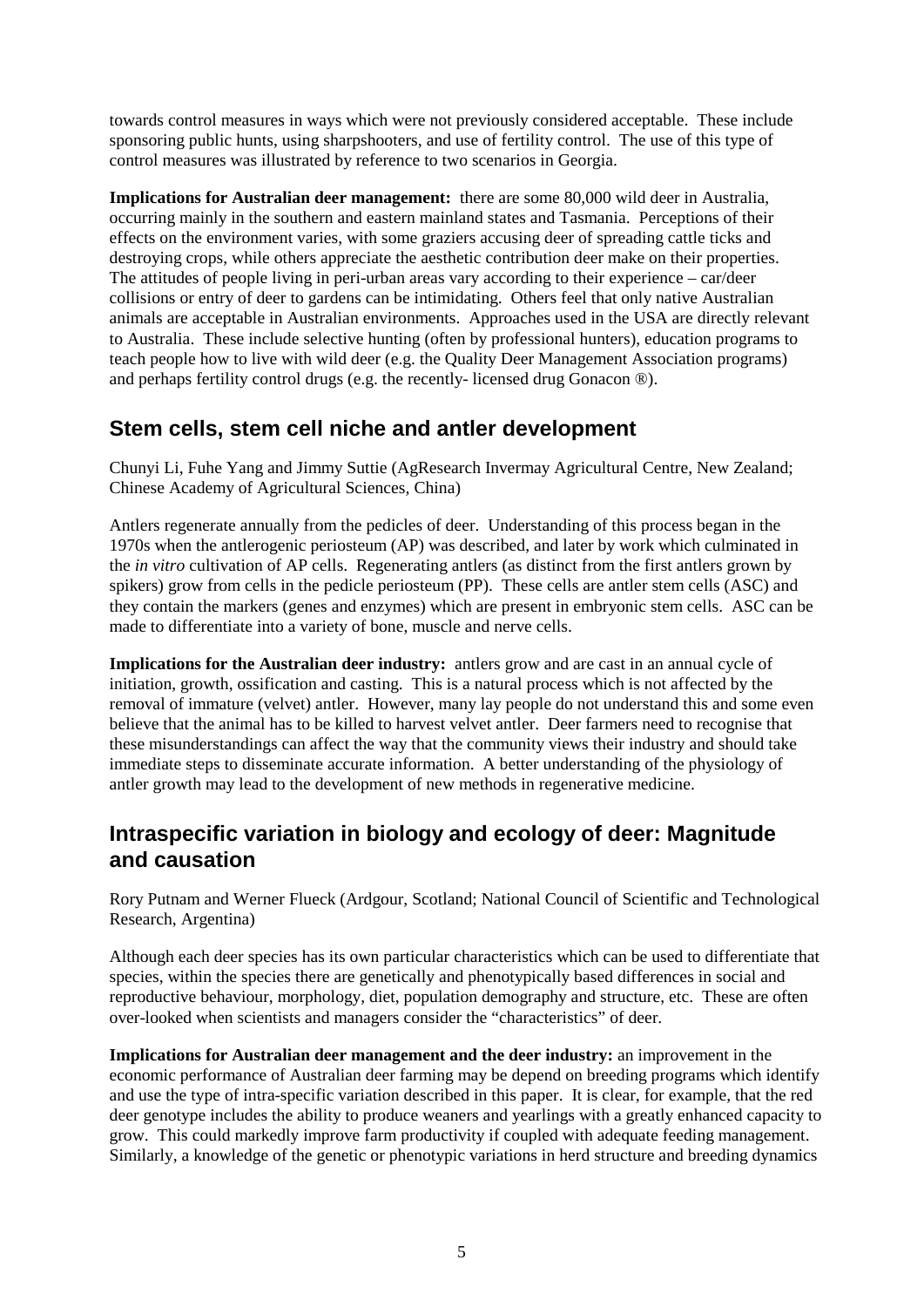which occur in Australian wild deer could help in designing effective management programs for these animals.

#### **Quantitative nutrition of deer: Energy, protein and water**

G.McL. Dryden (Dryden Animal Science, Australia)

The quantitative requirements of deer for energy, protein and water were reviewed, using where possible a factorial approach to defining requirements. Deer may be more efficient than cattle and sheep in metabolising digested energy and in utilising metabolisable energy as a source of net energy. The average metabolisable energy requirement for maintenance ( $ME<sub>m</sub>$ ) is 0.46 MJ/W(kg)<sup>0.75</sup> per day. Temperate species have a higher requirement in spring/summer, and tropical species in a subtropical environment have a greater requirement in winter. ME<sub>m</sub> declines with age, and is less for males than for females. ME requirements and efficiencies of use for production are reviewed.

Diet protein contents that are adequate for maintenance and production are approximately 4 to 9% and 16 to 22%, respectively. It is difficult to use a factorial approach to describing deer protein requirements because of a lack of information on basal endogenous N excretion rates, the outflow of metabolisable protein from the rumen and the efficiencies of utilisation of metabolisable protein. Differences in digestive function between deer and other ruminants mean that data for cattle and sheep may not be applicable to deer.

Guides to drinking water consumption by deer are a water:dry matter intake ratio of about 3.5:1 and 139 g drinking water/W(kg)<sup>0.75</sup> per day; but ambient temperature, physiological state and diet composition greatly affect water requirements. The salinity tolerances of cervine and rusine deer, and of fallow deer, are approximately 8000 and 12000 mg/kg drinking water, respectively.

The concepts needed to formulate nutritional models for deer are understood, but we need more data if we want to develop reliable expert systems for nutritional management or to predict the nutritional condition of wild populations. Cattle and sheep data does not necessarily apply to deer because deer differ in key aspects such as the metabolisability of dietary energy, the rate of passage of feed through the digestive tract and its effect on protein and organic matter degradability, and in seasonal differences in nutrient use.

Seasonal effects are very important for deer. There are seasonal differences in N retention and seasonal changes in the SMR, but the physiology of these, and their implications for feeding management, are not well understood. The effects on feed intake and energy requirements of the autumn rut in temperate species stags, and the winter rut in tropical species in temperate and subtropical Australia, are not yet fully understood. Accurate prediction of the nutrient requirements of growing deer requires an accurate knowledge of their growth paths and the accompanying changes in body composition. This information is surprisingly scarce. Further, feeding standards which are based on currently available data may fail to correctly describe the requirements of modern deer which have been bred for extremely fast weaner and yearling growth, or to produce antlers which are five or six times larger than those grown by males only one or two decades ago.

**Implications for the Australian deer industry:** successful deer farming demands an accurate knowledge of nutrient requirements. This paper reviews our current knowledge of the energy, protein and water requirements of deer, and presents this information as a series of relationships which can be used to develop feeding standards. Currently, the only feeding standards for deer are the NRC (2007) publication. Deer farmers have also relied on recommendations made for sheep and cattle. The recommendations in this paper extend those in the NRC publication to include tropical deer, and give a more complete survey of energy, protein and water requirements.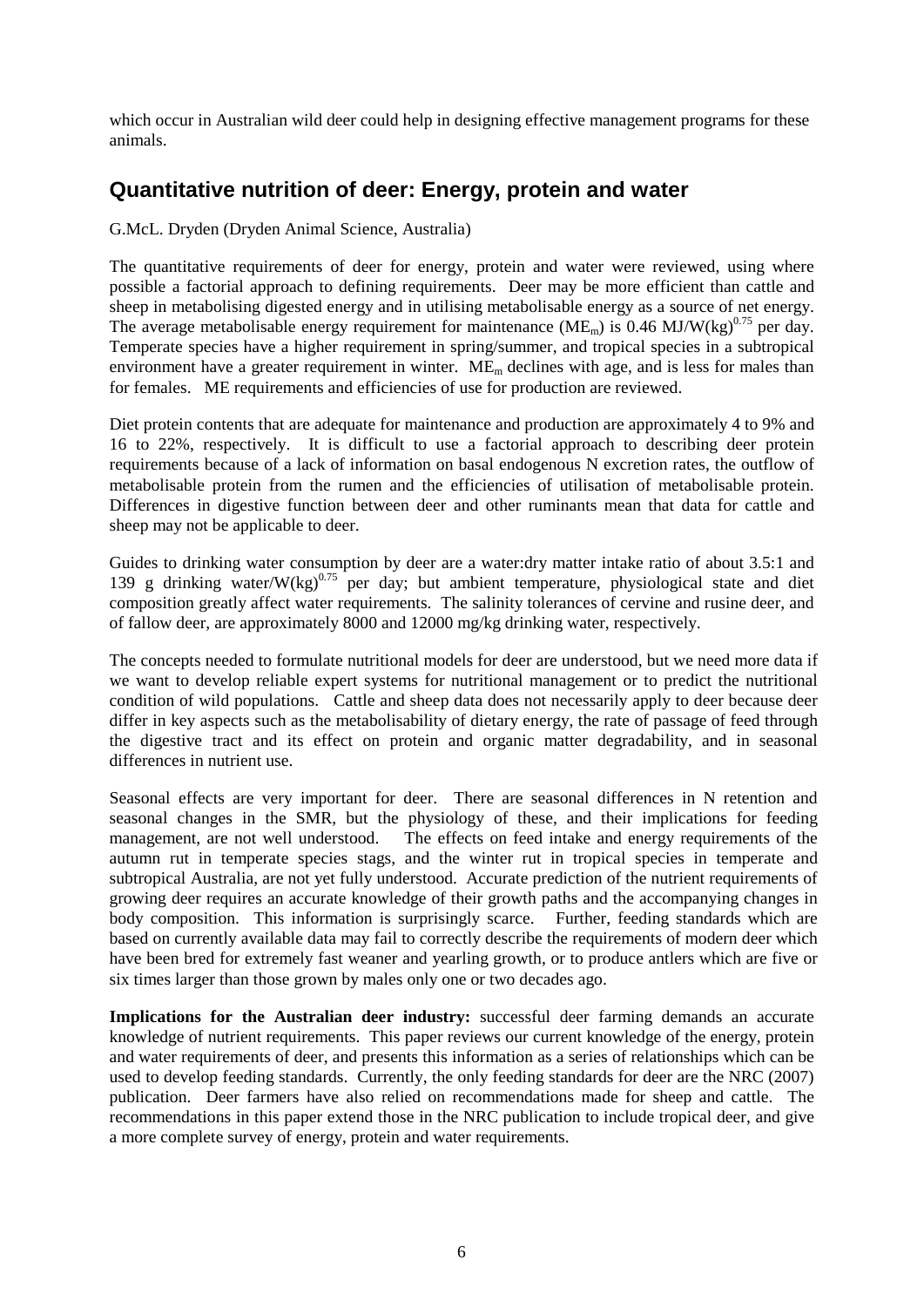#### **Relationships between rank related behaviour and antler growth in deer**

Ludĕk Bartoš (Institute of Animal Science, Czech Republic)

Studies over 30 years, involving red, fallow, pudu, white-tailed and reindeer, have shown that antler growth is influenced by the social status of the male deer at the time that the antlers are growing. If his dominance status changes (in either direction) during antler growth, the development of his antlers at that time reflects this change. In those species where dominance changes during the rutting season (e.g. white-tailed deer – and possibly rusa deer, although these were not investigated in these reported experiments) antler growth does not reflect social status as closely as it does in, e.g. the red or fallow deer. Testosterone was originally considered to be hormone responsible for stimulating antler growth, but work in the 1980s suggested that IGF-1 was responsible. The work described in this paper reinforces the view that testosterone is the most important antler-stimulating hormone.

**Implications for the Australian deer industry:** for many years, the factor(s) which stimulate antler growth (and thus the velvet antler harvest) have been unknown, although it has been accepted that there is a good relationship between antler size and body size. The role of specific nutrients (e.g. protein) has been unclear. These results suggest that another factor influences antler growth and it is possible that social dominance effects will obscure or override any nutritional effect. Stag management is always difficult and removal of immature antlers is recommended in the Deer Code of Practice to reduce injuries to other deer and to humans. This work adds considerably to our understanding of how to manage male deer – to reduce fighting and possibly to grow larger antlers.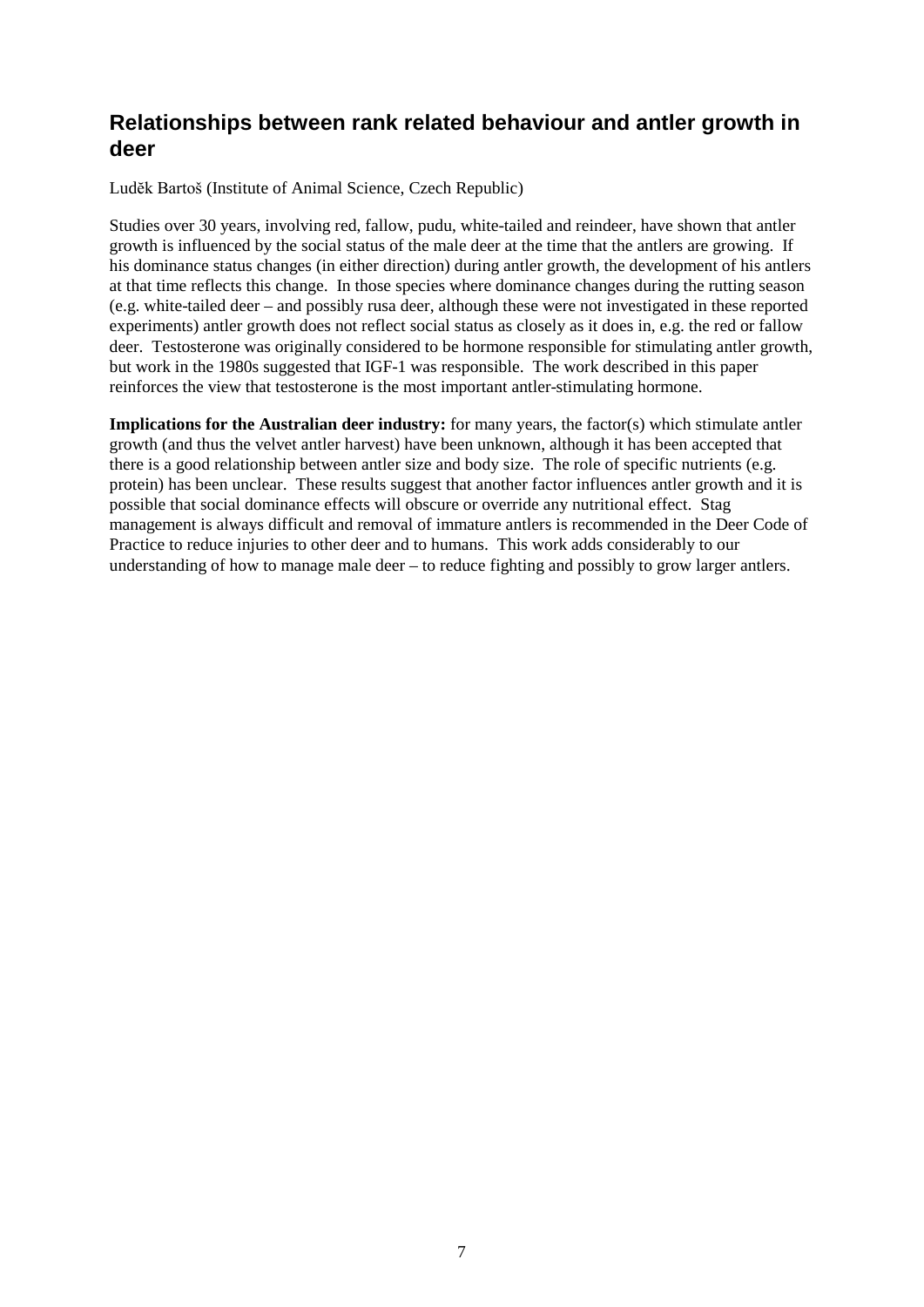## **Workshops**

Three workshops were held, organised by specialists in those disciplines.

#### **Policies and management of overabundant deer (native or exotic) in protected areas**

#### **1. Pest or resource: Management of introduced wild deer in New Zealand**

Graham Nugent (Landcare Research, New Zealand)

Deer in New Zealand are viewed as a valuable economic resource (farming and hunting) and an environmental pest. The wild deer population is kept in check by unrestricted hunting (e.g. from helicopters) and there is little need for conservation-directed control. However, there is conflict between hunting and conservation interests requiring new policy initiatives which were developed in 2008.

#### **2. Management of deer in Australia**

John Parkes (Landcare Research, New Zealand)

The legal status of wild deer varies between jurisdictions. The policy issue "how should managers set management targets for deer populations?" is discussed in this presentation. It is suggested that this depends on the status of deer as native or exotic species. If exotic, then their impact on biodiversity and the social values placed on deer by hunters as well as their ability to harvest deer, are important. Exotic deer should be managed so that their density is zero (local extirpation) or at some level which has an acceptable impact on the environment. The extent to which control is needed determines the method(s) used.

#### **3. The concept and consequences of deer overabundance in the United States with suggestions for management prescriptions**

William O'Shea (Smithsonian Institute, USA)

High densities of white-tailed, elk wapiti), and sika deer are now common in areas of the USA, e.g. peri-urban areas and national parks. The expected effect on plants of high deer densities is to encourage a population richer in mature individuals, leading to ultimately the senescence of the plant population. Hunting, the reintroduction of predators, and contraception are suggested as means of controlling overabundant deer.

#### **4. Policy on management of hyperabundant wildlife in Canadian national parks**

Stephen Woodley and John Waithaka (National Parks Directorate, Canada)

Hyperabundance is a problem in some of Canada's national parks, especially smaller ones in the south. A policy introduced in 2007 established the criteria for declaring overabundance, and the ways in which this must be controlled. The process is adaptive, and based on the best available scientific information. It involves Aboriginal Canadians and other interest groups, and public consultation and education.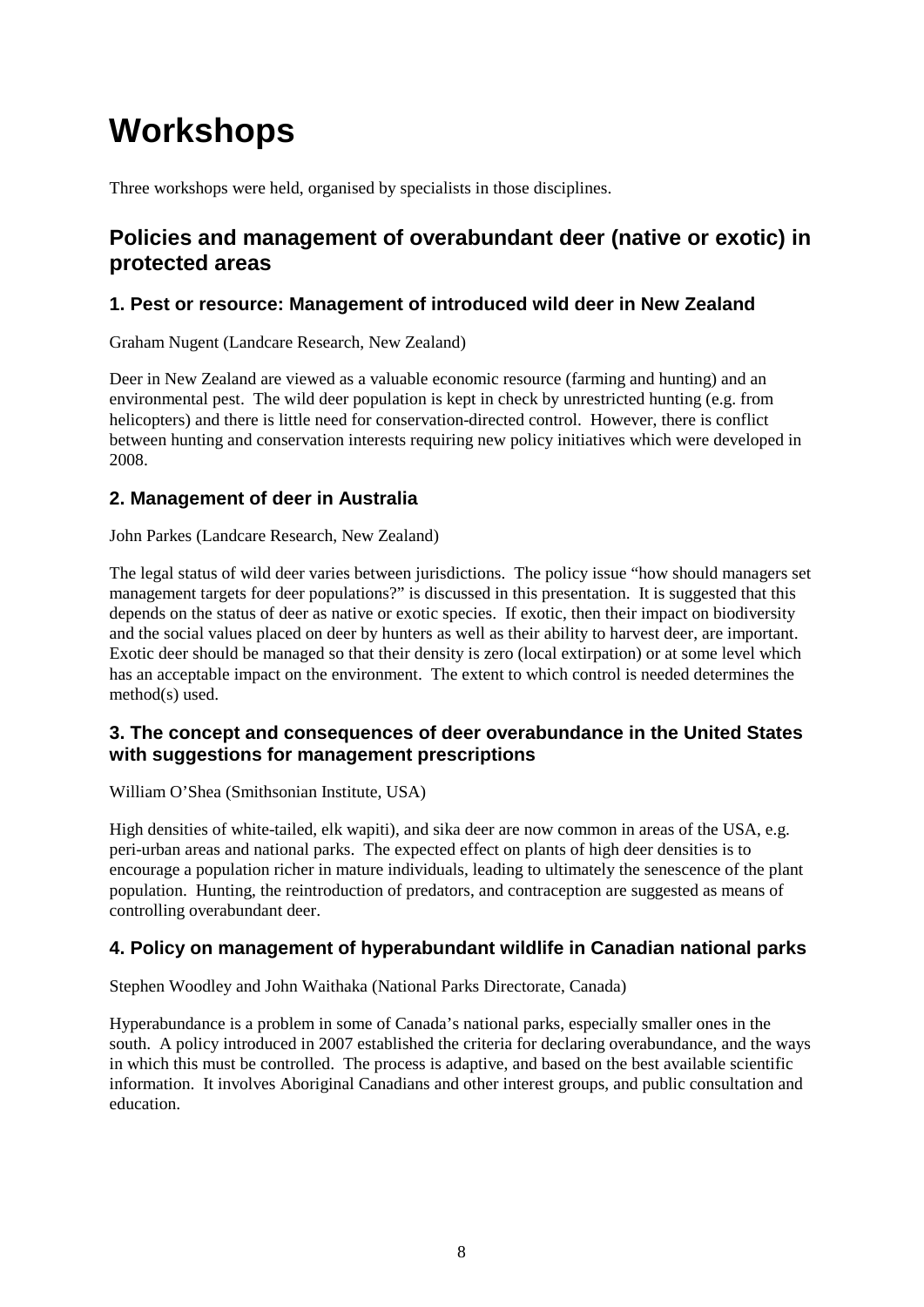#### **5. Monitoring deer population size in Lugar Neuvo and Selladores-Contadero South Spain: Evaluating efficiency of management culls for reducing density**

Javier Moro Valverde, R Gutierrex and Concepcion Azorit Casas (Ministry of the Environment and Rural and Marine Affairs, Spain; University of Jaén, Spain)

Deer populations (red and fallow) increased to about  $55/km<sup>2</sup>$  and there several thousand animals died in droughts in the early 1990s. Culling by hunting is now used to control numbers. Emphasis is on retaining the "emblematic" animals in a sustainable environment.

#### **6. Exotic red deer (Cervus elaphus) in national parks: A natural resource that harmonises conservation and production.**

Fernando Mendez Guerrero (Administración de Parques Nationales, Argentina)

Hunting is used to control red deer numbers in two national parks. Hunters must be trained or supervised by trained guides. Local farmers who are allowed to farm animals in these parks must link the number of domestic animals that they keep to their rights to hunt deer commercially.

#### **7. A review of introduced cervids in Chile**

Werner Flueck and JoAnne Smith-Flueck (National Council of Scientific and Technological Research, Argentina; Universitad Atlantida, Argentina)

Four deer species were introduced to Argentina and Chile in the early 20th century, with red deer spreading the most widely (at about 1 km/year) and their presence is referred to as an "invasion". Of concern is that they may out-compete the endangered native huemul (*Hippocamelus bisulcus*). The existence of about 100 captive deer enclosures in Chile is considered a possible threat to native species.

**Implications for Australian deer management:** overabundance is a widespread and long-standing problem in North America, particularly with white-tailed deer and in those north-eastern states where hunting has become less popular. It is also a problem in Europe and Australia, but in those countries it is more restricted to particular species, e.g. the sika deer in the UK; or regions, e.g. peri-urban areas near Sydney and Brisbane in Australia. Poor management decisions, e.g. supplementing deer in winter or enclosing deer in estates, may contribute to local overabundance. Like Australia, introduced deer in South America are viewed as either pests or as an economic resource, but in both cases it is considered that their numbers must be controlled. It is interesting that commercial or recreational hunting is used, in all the jurisdictions described in this Workshop, as a way of controlling deer numbers. This is probably the most economic way of attempting to control deer numbers, but there are several caveats. Some interest groups in Australia (including governments) feel that hunting introduces important welfare considerations. Australian hunting associations attempt to deal with this by holding hunter training courses, and there are legal requirements about welfare which hunters must meet. In some areas, the harvest is too small, or directed too exclusively at males, or intended to leave a self-regenerating population, for it to effectively control numbers. The QDM program implemented in Tasmania goes a long way towards dealing with this issue. Intentional release of deer in regions which were previously deer-free has occurred in eastern mainland Australia. This is counterproductive and irresponsible because it reduces any likelihood of a consensus between those who support a (small, controlled) deer population, and those who would prefer to eradicate all deer.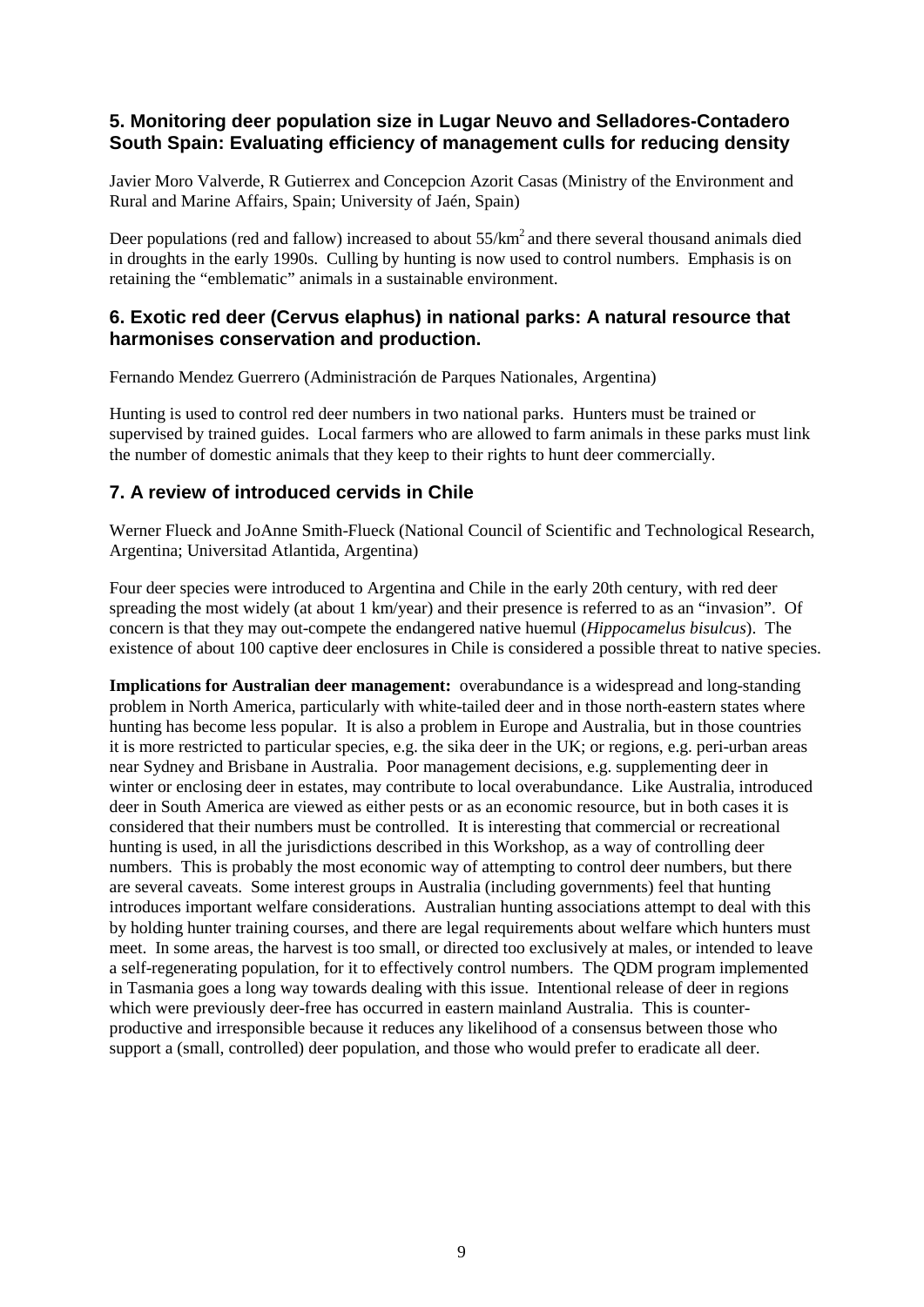### **Measuring the acoustic properties of vocalisations**

#### **Description, demonstration and hands-on session of how to use Praat**

David Reby (University of Sussex, UK)

Vocalisation in red and fallow deer is used to attract oestrus females and intimidate males. Stags and bucks use vocalisations to assess the size of other males. Females also do this, but prefer higherpitched roars.

**Implications for Australian deer management:** although not canvassed in this presentation, a better understanding of vocalisation may lead to methods of "confusing" oestrus hinds and/or males and thus reducing the frequency of successful matings in wild deer.

### **Genomics of Rangifer and other deer species**

#### **Genomics solutions on developing reference genomes in BGI**

Zhuo Li (BGI Americas, USA)

The BGI company has developed a new way of assembling genomes from short-read sequences. The application of this to describing the genomes of 1000 commercially important organisms, including deer, was discussed in this presentation.

Implications for Australian deer farming: it is axiomatic that understanding an organism's genome will lead to improved understanding of its biology, with better ways of manipulating it to achieve desired outcomes.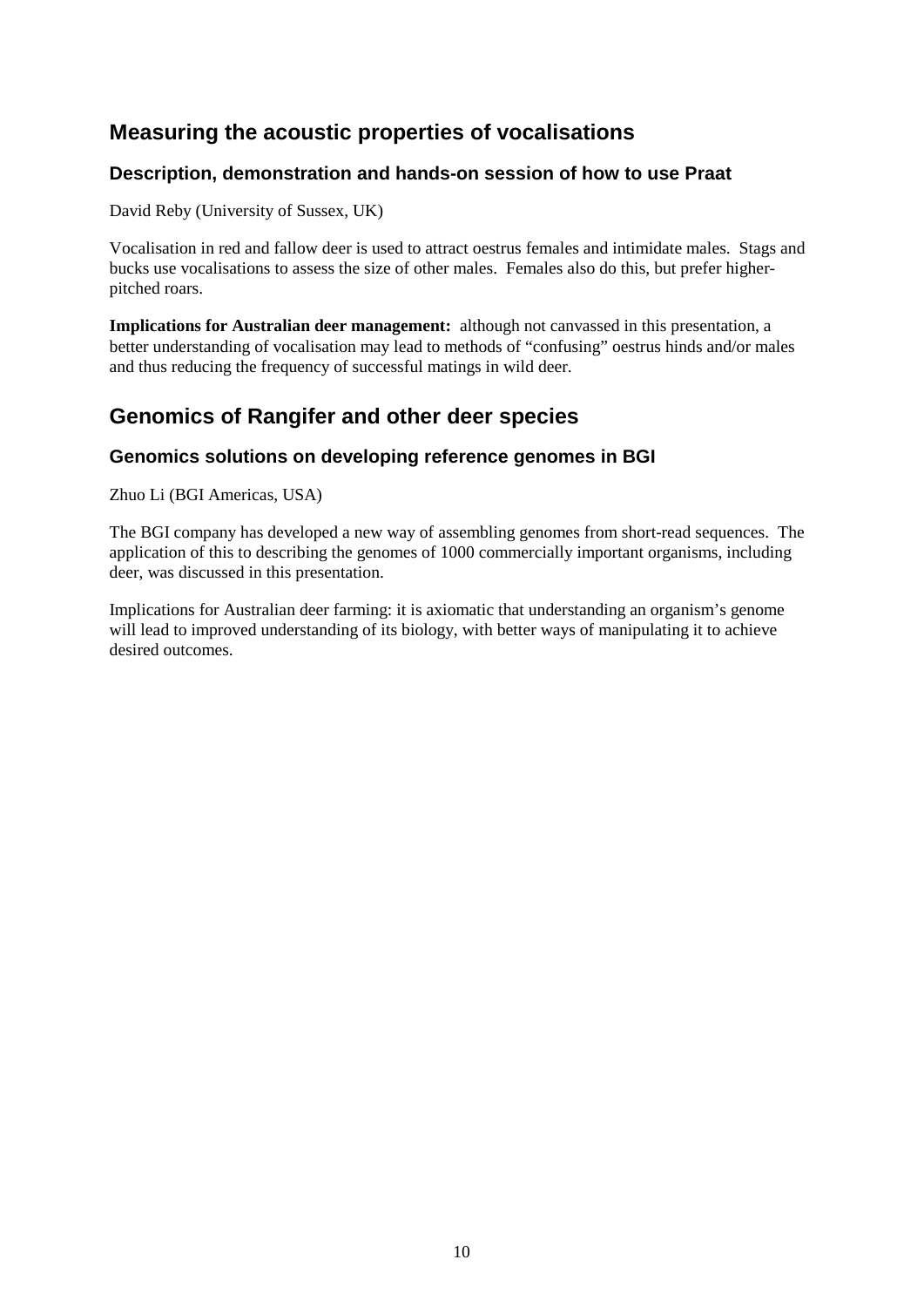## **Symposium: Conservation of neotropical deer**

The SSC organised a symposium on South American deer to bring participants up-to-date with their conservation status, and to summarise the current work in this area. Seventeen oral presentations and 11 posters contributed to these two symposia.

#### **Advances in the conservation and ecology of the genus Hippocamelus**

There are about 1000 - 1500 huemul (*Hippocamelus bisulcus*) in South America, with populations mainly in Argentina and Chile. The species is endangered. Low reproduction rates and a high incidence of disease, exemplified by antler malformations, may be responsible for this species' demise. They have been forced to move away from the more fertile lowlands along the foot of the Andes into higher, less fertile regions. Deficiencies of I and Se have been implicated. These may be prime causes, with predation by dogs, illegal hunting, etc. being additional contributors. Similar causes may be responsible for the vulnerability of the taruka (*H. antisensis*). Conservation efforts are being undertaken in Peru and Bolivia.

Marsh deer (*Blastocerus dichotomus*; in a related genus) are the largest South American deer and are also endangered. Causes are loss and fragmentation of habitat, and illegal poaching.

#### **Advances in the conservation and ecology of pudu**

The pudu (*Pudu* spp.) is a small (<15 kg), solitary forest dweller which is declining throughout its home range. Causes appear to be predation by puma and domestic dogs, and loss of habitat to agriculture. When bred in captivity they are susceptible to bacterial diseases. Nevertheless, 28 animals are kept successfully in a colony in southern Chile and some will be released soon. In northern Chile and Peru the species competes with other dwarf deer (e.g. the brocket deer, *Mazama* spp.). The historical fragmentation of the pudu's home range has divided this genus into several species and subspecies (this has been confirmed by recent genomic analysis). This division increases the difficulty of conserving this genus, as it can be argued that each species and subspecies (all vulnerable) require separate conservation.

The oral presentations were supported by 13 posters: pampas deer inventories in Brazil, genetics of South American deer, the role of protected areas in huemul conservation.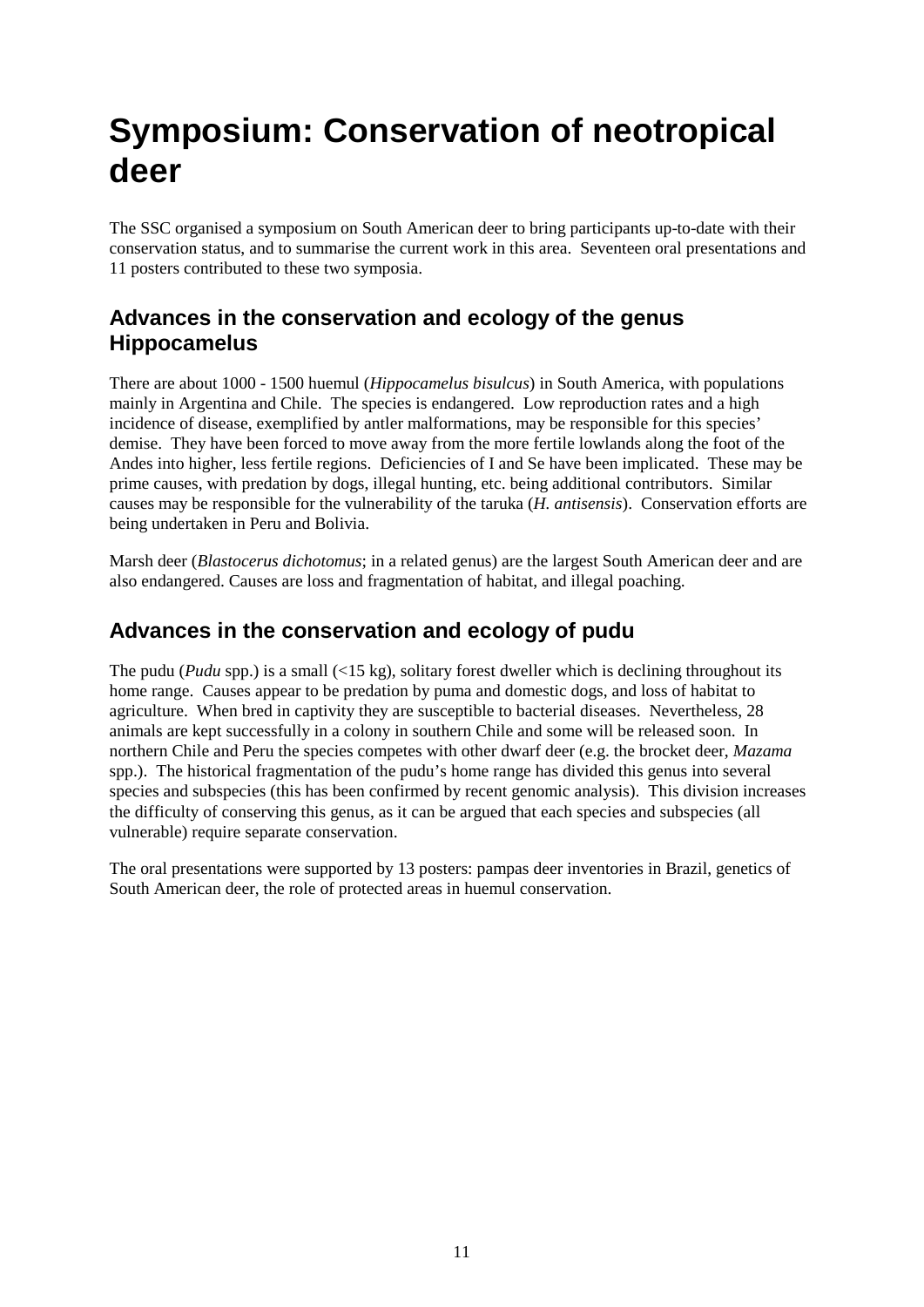# **Supporting sessions**

### **Management**

Thirteen oral presentations: all dealing with the management of wild populations in China, India, Taiwan, UK, Czech Republic, Lapland, Argentina, Japan, USA.

Eight posters: habitat and distribution, and condition assessment of white-tailed deer; ecology of Odocoileini deer; capture, restraint and performance in captivity of South American deer.

### **Deer production**

Four oral presentations: effect of carcass treatments and meat quality (of reindeer, fallow and red deer); the use of sub-alpine regions of New Zealand for breeding red hinds; adaptive management in reindeer husbandry; irruptive behaviour of sika deer

Two posters: adaptive management for reindeer, suspension hanging and meat quality of reindeer.

### **Antler biology**

Two oral presentations: nutritional management effects on the structure and properties of ossified antler.

Ten posters: genetics of antler growth; hormonal control of antler growth; casting synchrony in Reeve's muntjac.

### **Health and disease**

Eleven oral presentations: paratuberculosis in NZ and southern Europe; internal parasites in South American red deer; disease in free-ranging deer in Patagonia and Mexico; internal parasites in red, roe and fallow deer in Hungary; mechanisms of prion spreading in the US.

Five posters: parasites in pampas deer (*Ozotoceros bezoarticus*); rickettsia in marsh deer; periodontal disease due to F deficiency in red deer; blood chemistry of the pudu.

### **Reproductive physiology**

Five oral presentations: ovarian follicular dynamics; methods and effects of semen storage; manipulation of puberty in red hinds using melatonin.

Nine posters: the red semen of brocket deer; faecal progestins and glucocorticoids; semen characteristics of pampas and red deer; ovarian structure of pampas deer; seasonal changes in the rennin-angiotensin system of red and fallow deer.

#### **Nutrition**

Three oral presentations: purine derivatives in Chinese moose and roe deer; habitat enrichment effects (use of supplements) on foraging by white-tailed deer; nutritional ecology of the huemul.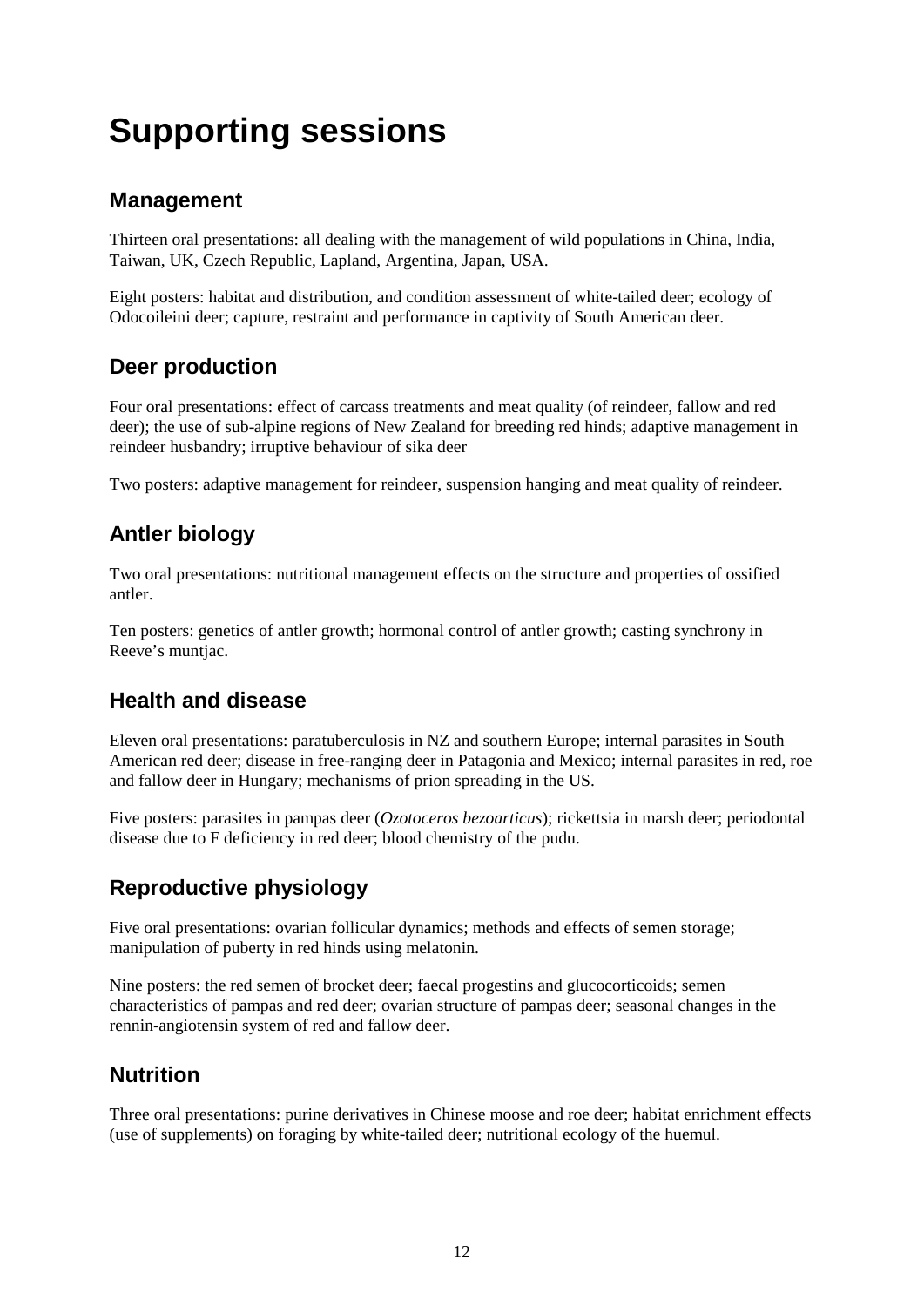Two posters: protein nutrition and antler growth; seasonal variation in the diets of red and fallow deer in Spain.

#### **Behaviour: free-ranging and captive deer**

Four oral presentations: behaviour of pampas deer and Eld's deer challenged by exotic species or humans; socio-mapping to analyse behaviours of red stags; pre-orbital gland as a stress indicator.

Seven posters: habitat selection by sympatric red deer and sheep, Mazama deer species; mating bonding in Eld's deer; circadian rhythms of pampas deer; allogrooming by brocket deer.

#### **Communication in deer**

Three oral presentations: vocal and chemical communication in red, fallow and brocket deer; role of vocalisation in the hybridisation of red and sika deer.

Two posters: vocalisation and phylogeny.

### **Evolution and conservation genetics**

Four oral presentations: developments in elucidating the genomes of caribou, brocket deer and the *Mazama* spp.

Thirteen posters: genetics of the pampas deer, phylogeography of brocket deer, genetics of Chinese deer, hybridisation of sika and red deer and of cervids and marsh deer, genetics of red deer in Argentina.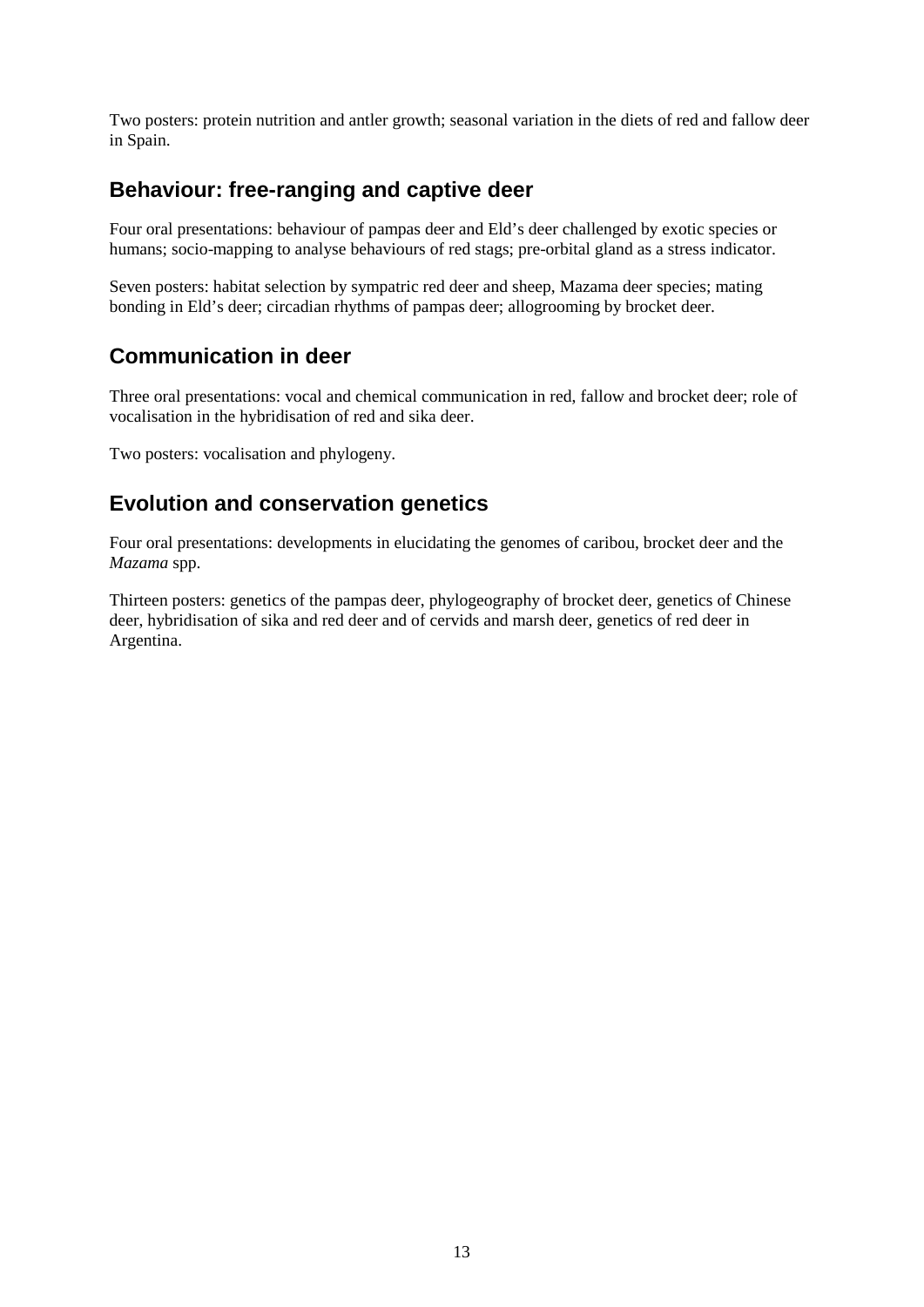## **Implications**

Assessment of the impact of the outcomes on industry in Australia (where possible provide a statement of costs and benefits)

### **Implications for industry:**

The application to the Australian deer farming industry of the developments in genomics, animal behaviour, physiology, nutrition, and animal health and diseases which were discussed in this Congress may improve deer management systems and deer farmers' abilities to operate profitably and sustainably.

However, farmers can not be expected to take up these innovations without help from professionals to identify useful techniques and interpret these scientific presentations into useful farm practices.

### **Implications for policy makers:**

The management of wild deer, especially when these are considered to be overabundant, can be improved by adopting techniques developed overseas, especially Canada, Spain, the USA and New Zealand. Models to predict the dynamics of wild populations are now available and should be used to monitor Australian wild populations.

The Australian deer farming industry has survived since its inception in the late 1970s in an environment of severe drought, variable and uncontrolled prices for products, and a lack of a domestic market for its products. It has done this with little government support (the valuable contributions of RIRDC excepted). However, in a suitable physical, policy and technical environment, deer farming can be profitable and sustainable. The key issues for Australian deer farming are (i) to be able to process its output (venison and velvet) profitably and conveniently; (ii) to sell its products to a receptive domestic market, while retaining existing export markets; and (iii) to match the advances in technology which are being made in New Zealand, China and other countries through targeted (and often purposely-commissioned) research.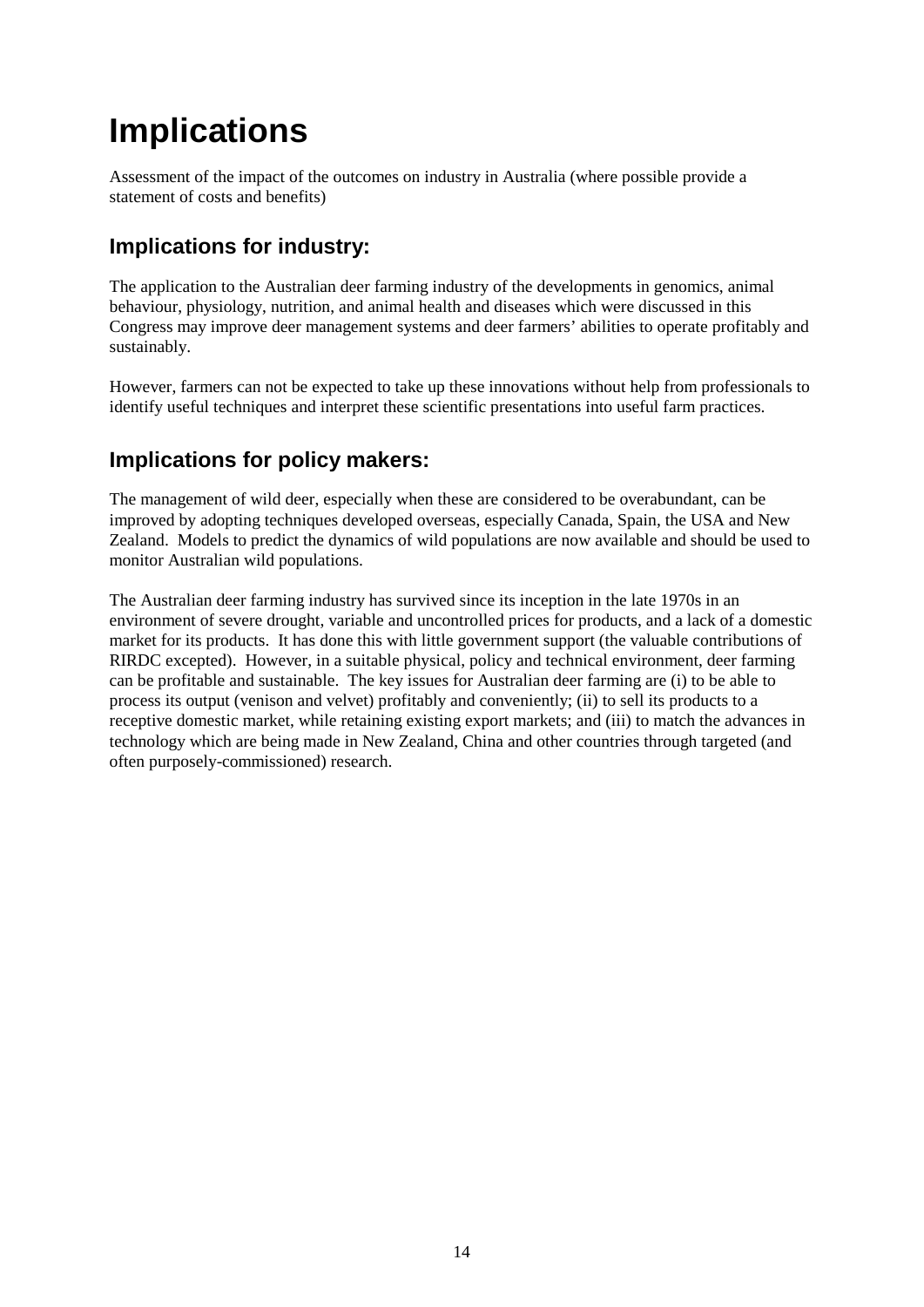## **Recommendations**

Agencies responsible for the management of wild deer:

- Use the approaches described by Parkes (Overabundant Deer Workshop) to determine acceptable numbers and locations of wild deer in Australia.
- Predict wild deer population dynamics with the models used to predict the outcomes of new releases and/or population management in Israel and Spain.
- Re-evaluate the use of recreational and commercial hunting of wild deer as a means of controlling population sizes, with regard to the experiences with this method in New Zealand, North America, Argentina and Spain.
- Implement education programs as used in Canada and the USA to make the Australian public aware of the effects of wild deer, especially in peri-urban areas.

Deer farmers and the Deer Industry Association of Australia:

- Identify, from the information presented at this Congress (and from other appropriate sources, such as the recent 5<sup>th</sup> World Deer Congress and the forthcoming Antler Science and Technology conference) techniques that can be applied in Australian deer farming and which are likely to yield immediate, positive financial results.
- The DIAA and Australian deer scientists should assist RIRDC to identify those avenues of research that may in the longer term contribute to the sustainability of the deer industry.